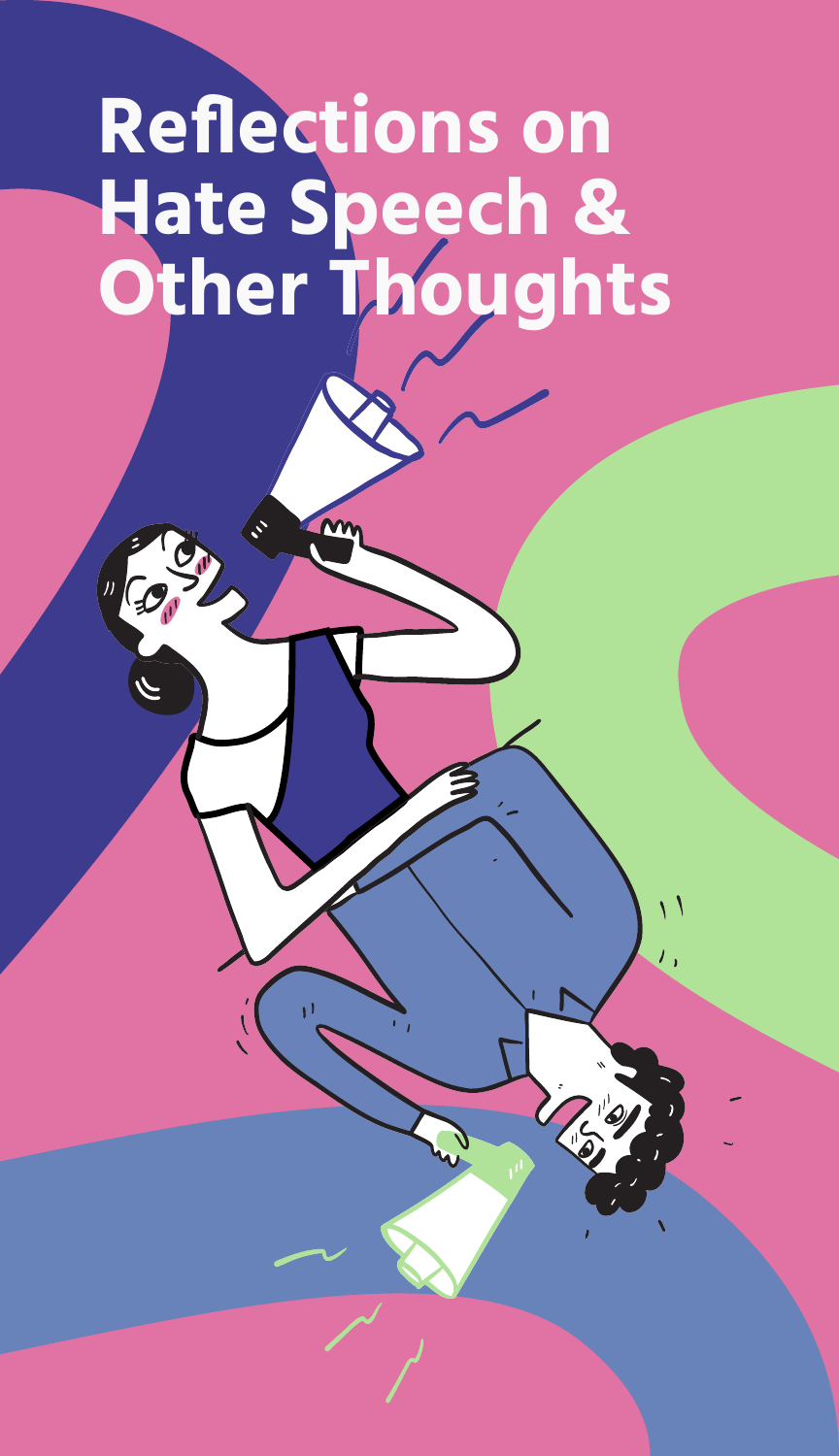# **About**

This document on hate speech is the result of multiple conversations across with multiple assemblies involving indigenous, artist, student, and gender and sexually diverse groups in Bangladesh. The goal of the project was to create generative processes and spaces for discussions on hate speech and freedom of expression which could continue beyond the scope and timeline of the project, with co-learning and co-creation, a major component of its desired impact. It hoped to create openings for critical inquiry into the experiences, public narratives, and ideas around free speech and hate speech and their implications.

Dhaka, Bangladesh 2021

*This work was developed as part of grants made available under the project "Challenge: challenging hate narratives and violations of freedom of religion and expression online in Asia," implemented by the Association for Progressive Communications (APC) with funds from the European Instrument for Democracy and Human Rights (EIDHR).*



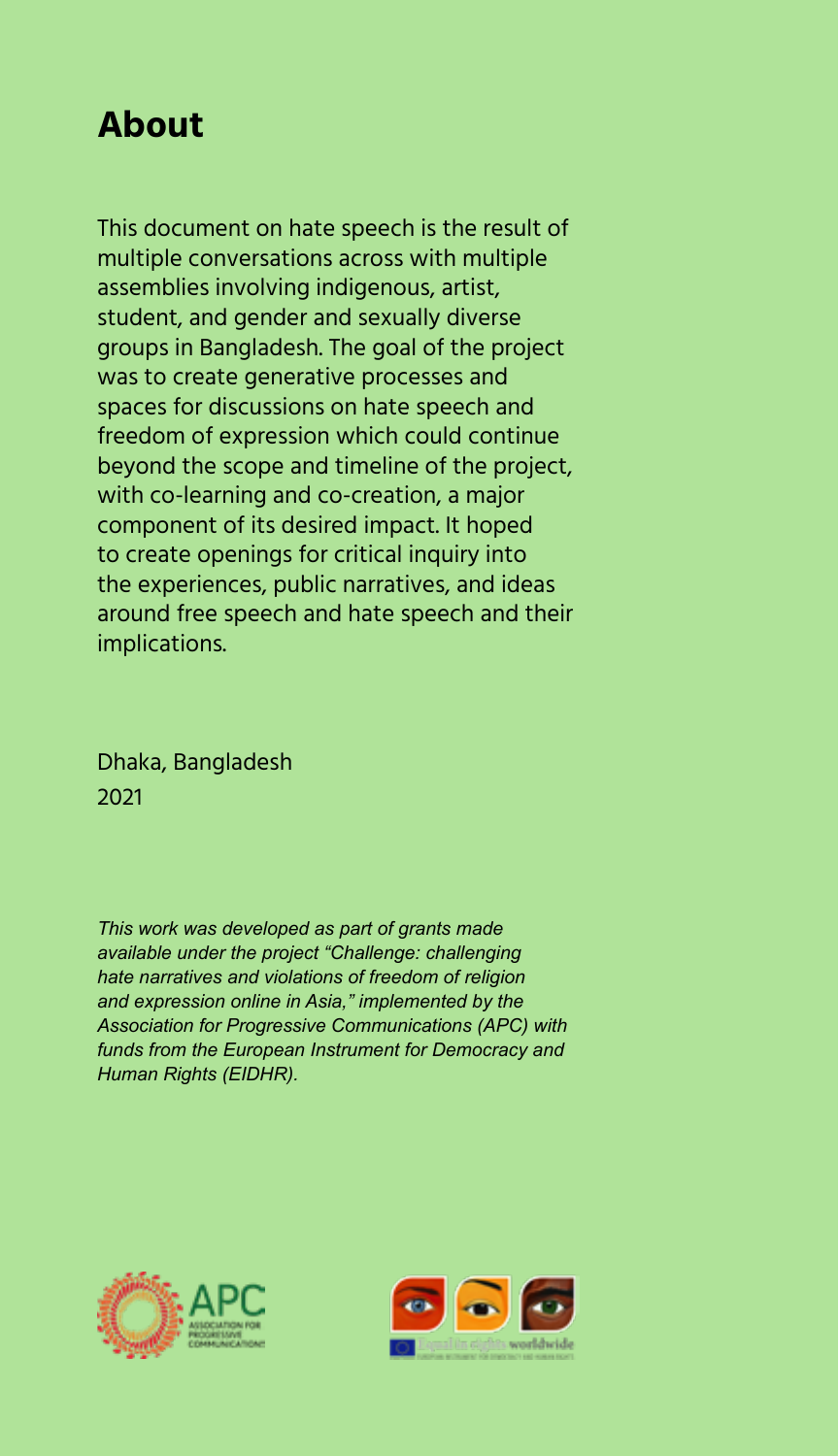#### **Preface**

The contents in this document are a work in progress. It is designed to be the beginning of a conversation and not the end. The document is a distillation and reflects a series of wide-ranging conversations with indigenous, artist, student, and gender and sexually diverse groups in the summer of 2021 on freedom of expression and hate speech. It captures the main themes raised in those discussions and is not meant to be a transcription of events. As such the conversations themselves were more sprawling, complex, in-depth and one of the goals of the process was to also create such spaces for exchange of ideas and experiences. This document is more condensed, at times still unfinished by design, more a working draft, and is meant for public dissemination and as a teaching tool to facilitate more conversations on these topics. It is a declaration of a set of desires, demands, flights of fancy, preferences, and aspirations regarding what to do, can be done, should be done about hate speech, free speech, and surrounding issues.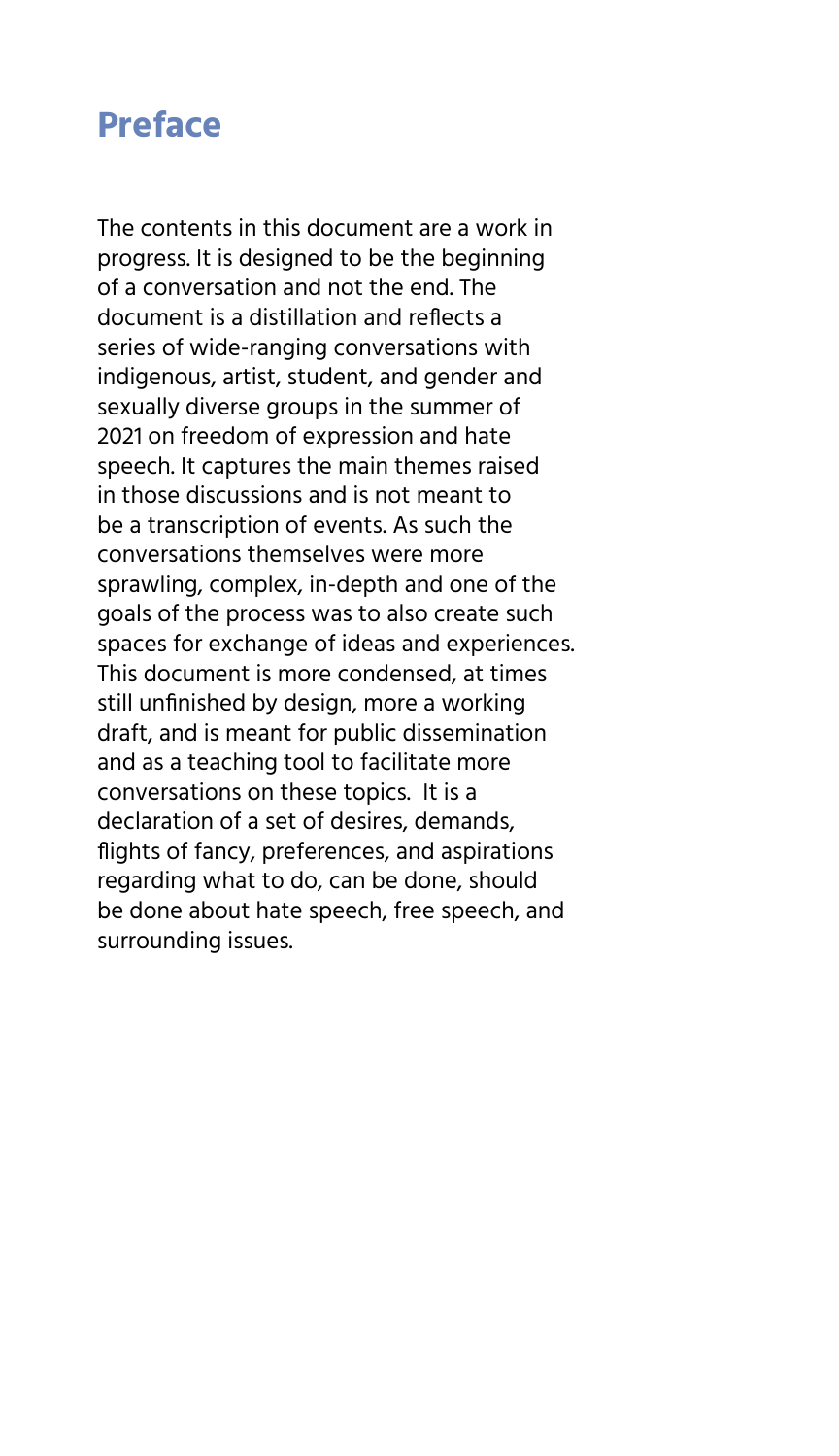# **Grounding thoughts**

Freedom of expression, free speech, hate speech are not neutral terms or ideas nor do they operate in a vacuum.

Discussion on freedom of expression, free speech, hate speech without concurrent discussion on and understanding of power is insufficient.

If freedom of expression, free speech is constrained and restricted, barred and criminalized, what conditions allow for the proliferation of hate speech which is not constrained or restrained, but sanctioned? Returning to the role of power, what do institutions (e.g., state, family), actors, ideas (e.g., patriarchy, majoritarianism, xenophobia), platforms (e.g., social media) condone and allow?

The ability to decide what's offense and offensive and where it should rest constitutes an important entry point for these discussions.

At stake is who, what, how those decisions should be made or not made. Which ideas, institutions, actors, platforms need to be displaced, discounted, discontinued and which prioritized.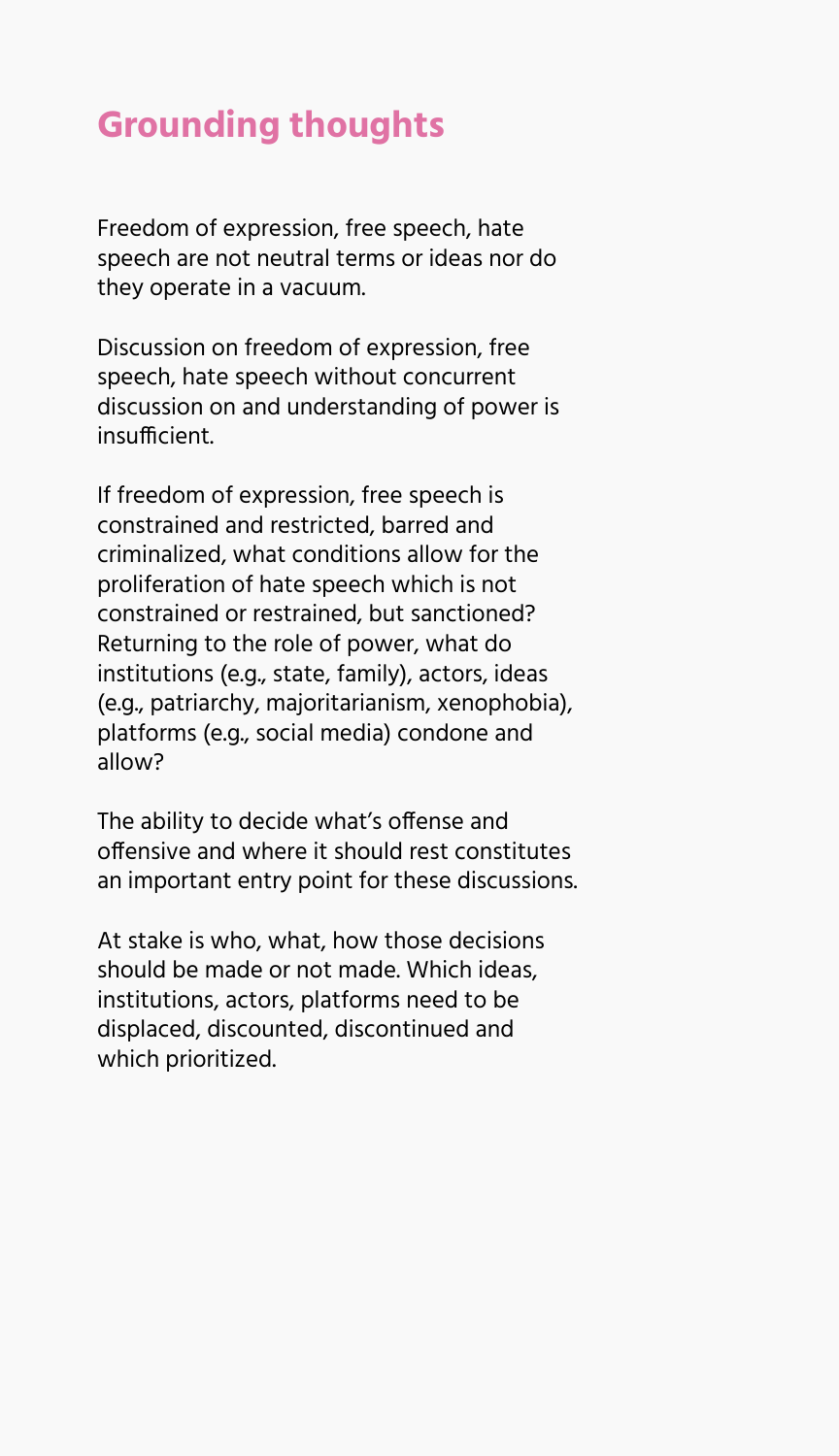**In any society, freedom of expression, free speech, hate speech are not value neutral.** 



**Rather they are imbued with and are embedded within value systems of specific times and places. Whether covert, overt, or extreme there are regulating apparatuses mediating speech. Greater scrutiny of those mediating mechanisms should not be confused with no mediation.**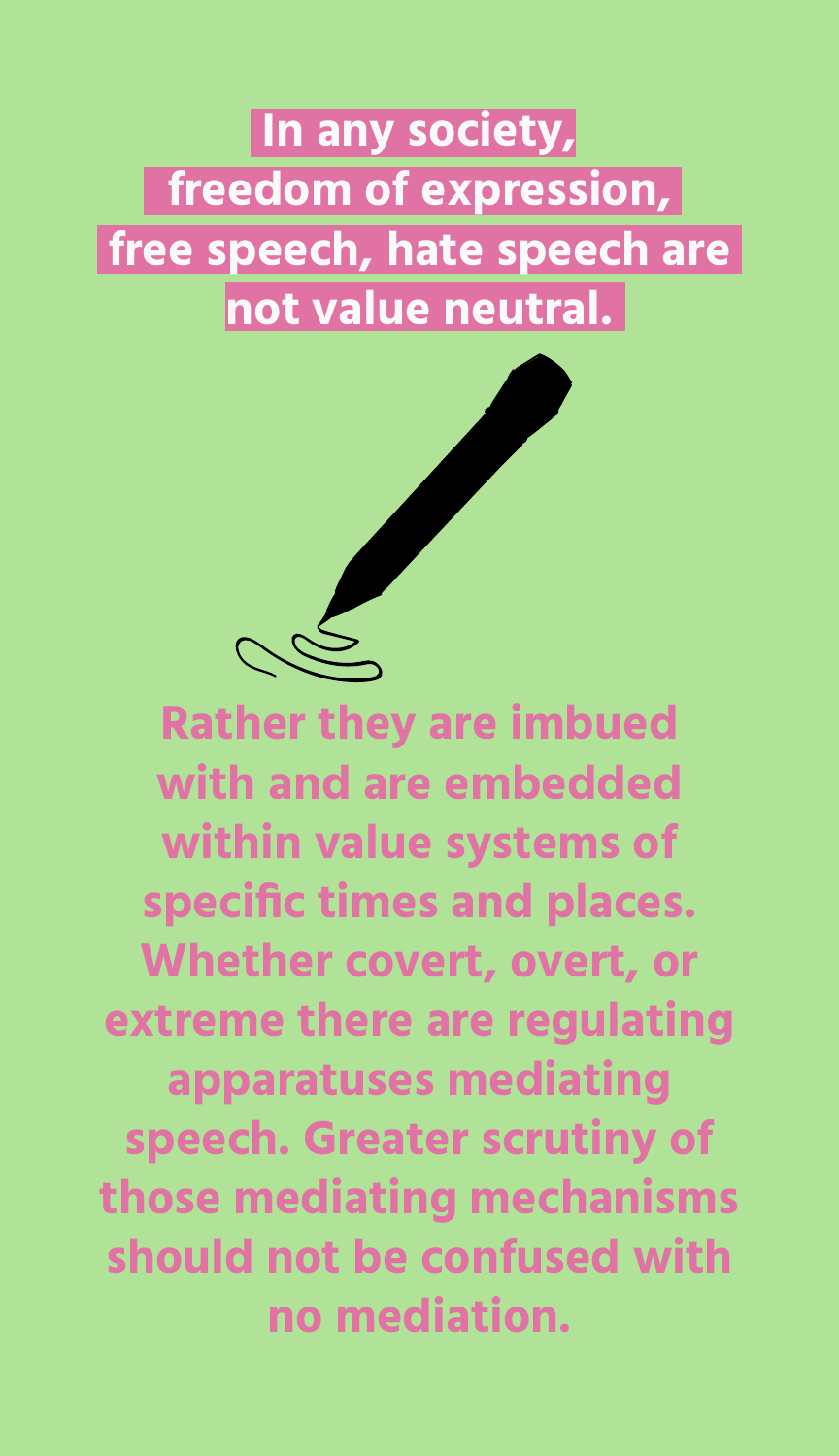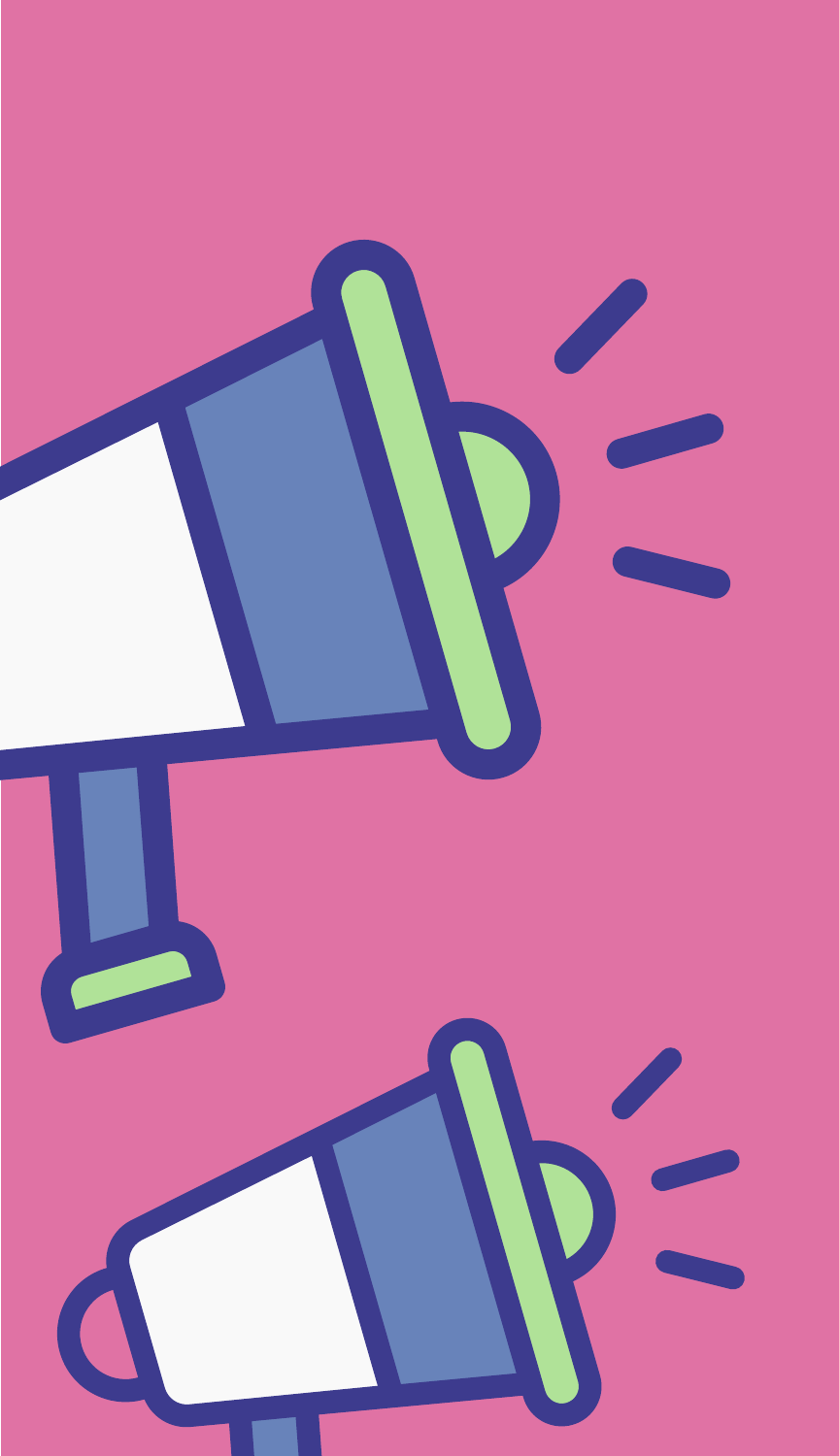### **Operations of speech**

Speech has capacity – the capacity to ameliorate, to harm, to produce and induce action, to remain incapacitated.

Hate speech emanates from systems of oppression and domination, whether patriarchy, homophobia, ultranationalism, ethnic-religious-linguistic-racial dominance. The problems of hate speech cannot be addressed without addressing these underlying and facilitating conditions.

The proliferation of hate speech is a structural problem and not an individual or isolated one.

Speech can generate tension since one's speech has the capacity to impede or interfere with another's speech.

Social media both amplifies circulations of hate speech and reflects entrenched and systemic social conditions. Given its scale and reach, social media can magnify, spread, be an incubator of hate speech. At the same time, it also reflects existing social conditions which birth and promote hate speech.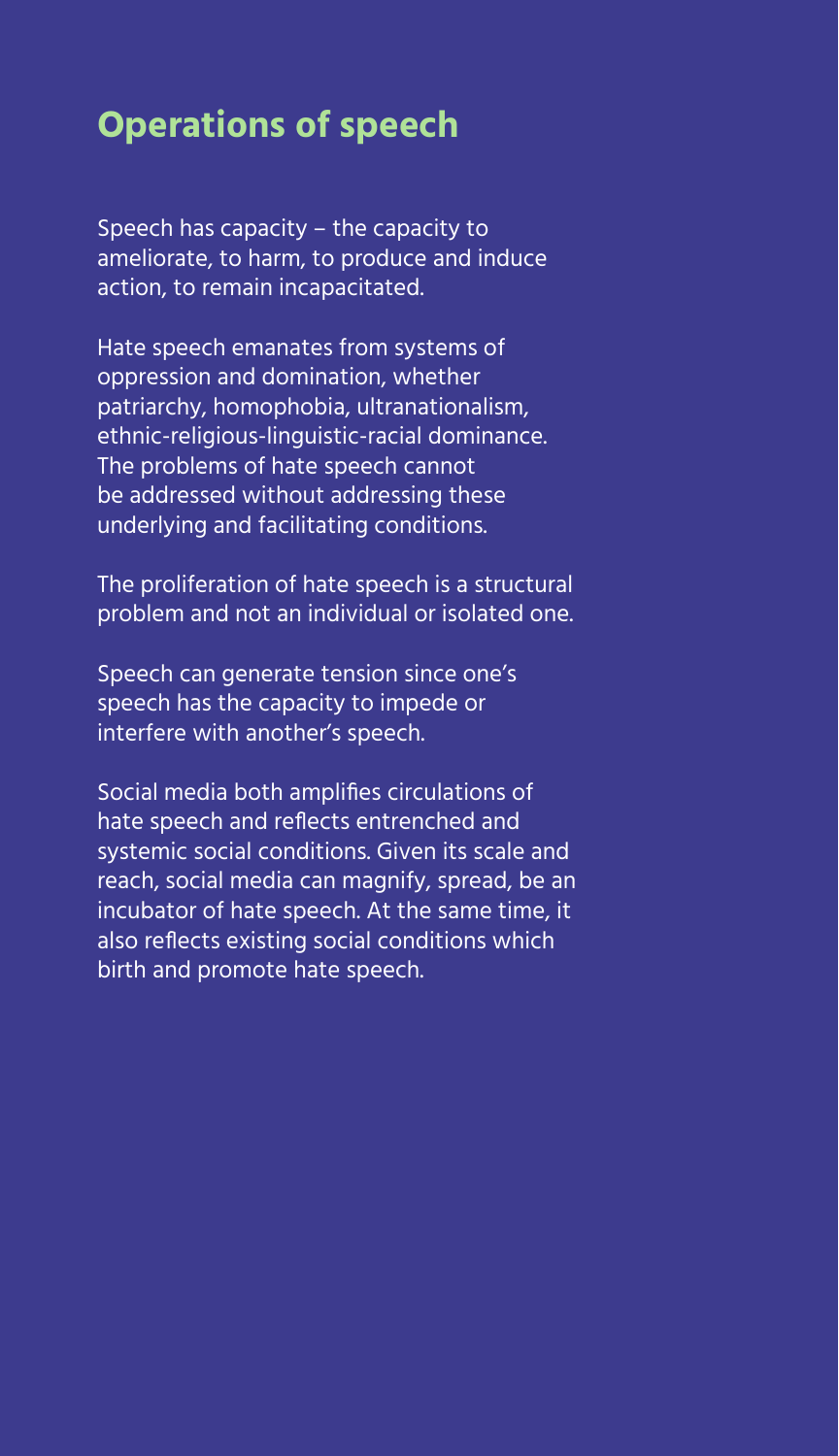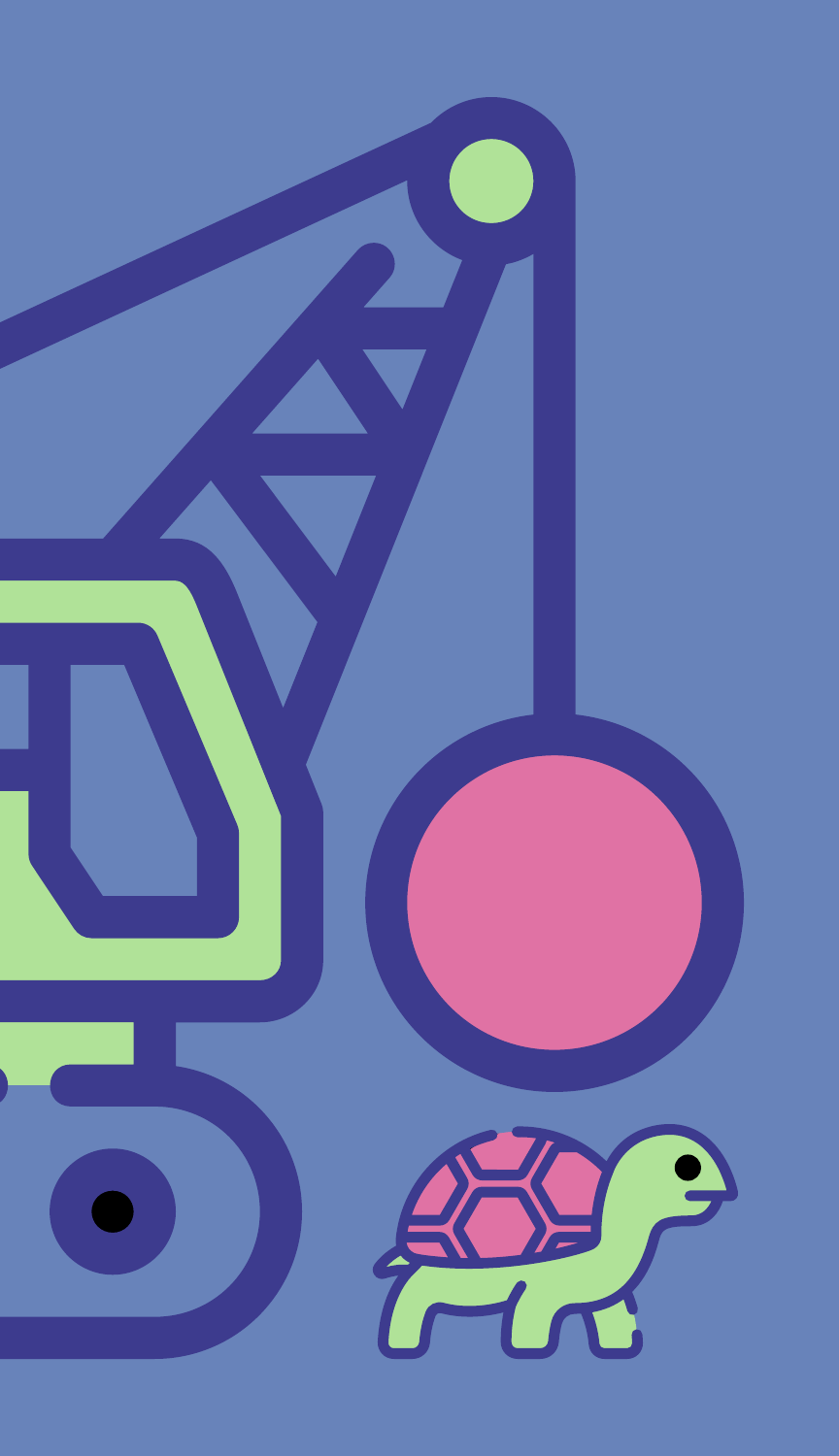# **Tensions**

To repeat, freedom of expression, free speech, and hate speech are interconnected.

In the absence of freedom of expression, free speech, and presence of active efforts to ban, criminalize, persecute these freedoms, "regulation" of hate speech can become a cover, a blunt instrument to further repression.

While hate speech continues apace and those most affected by it remain unassisted.

In the absence of freedom of expression and free speech, a singular focus on ensuring those freedoms must still accompany concurrent weight on responsibility and capacity of speech.

Harm reduction and responsibility are embedded in dreams of freedom.

But harm reduction and responsibility are always at risk of being hijacked, are easy excuses for those who wield unfreedoms at ease, without consequences.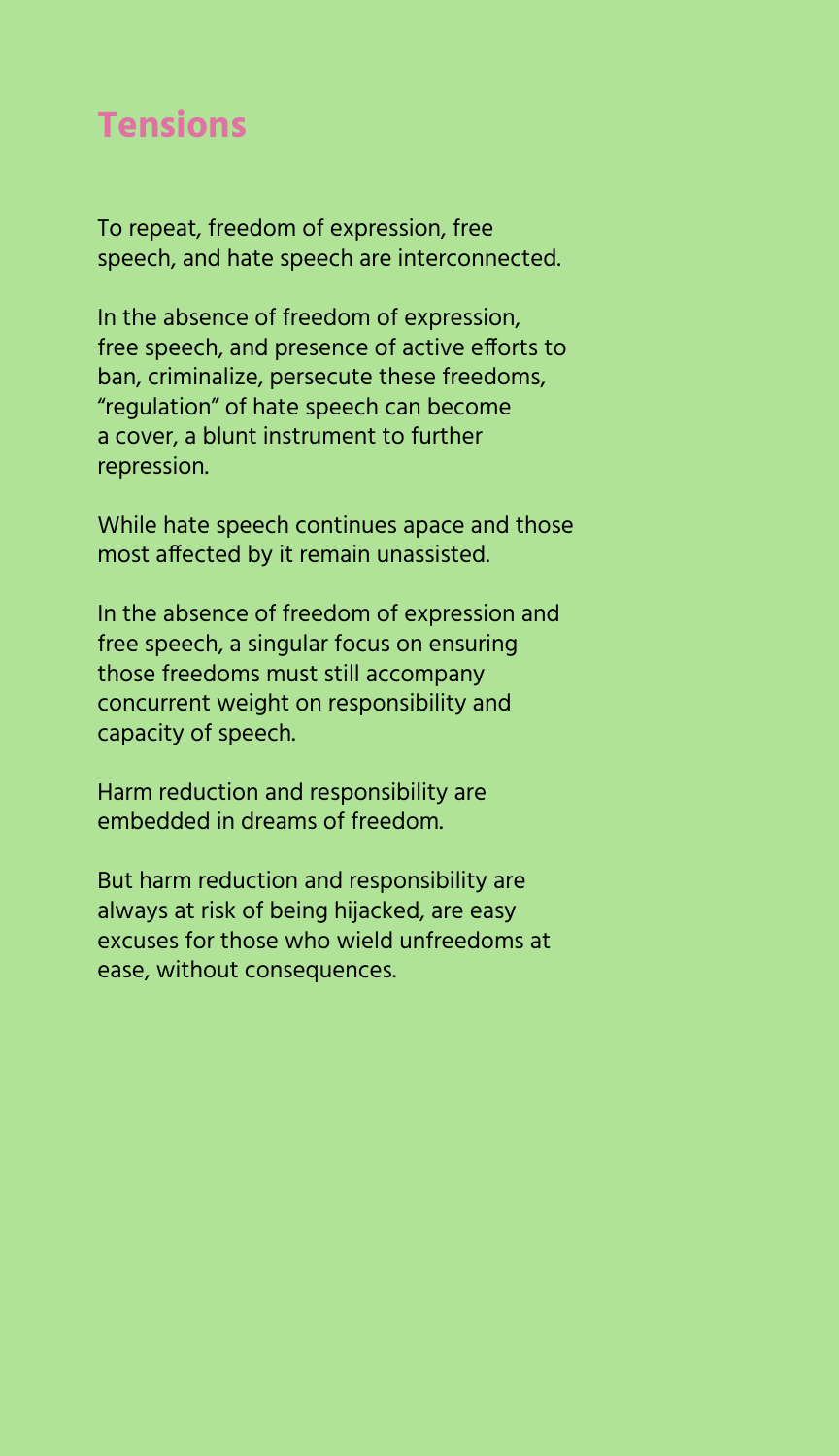## **The circulation, propagation, traction, evolution, elision of speech depends on many factors,**

one of which is a conducive negotiating space, tangible or intangible, physical or online. A lack of or disappearance of these negotiating spaces create deleterious effects on free speech and expression. Take for example the disappearing public spaces for congregation in Dhaka – the roadsides, bookstores, parks, and others – which are daily bulldozed, rezoned, developed to make way for newer structures. Instead of spaces for people to gather freely, the city is left with privatized spaces like shopping malls and restaurants, surveilled grounds like parks, closed off roads and checkpoints, fenced off public spaces, cleaved public squares to build flyovers or other development projects. These disappearing public spaces are symptomatic of disappearing public discursive places/ spaces which impedes speech and expression by closing off means to congregate, gather, organize.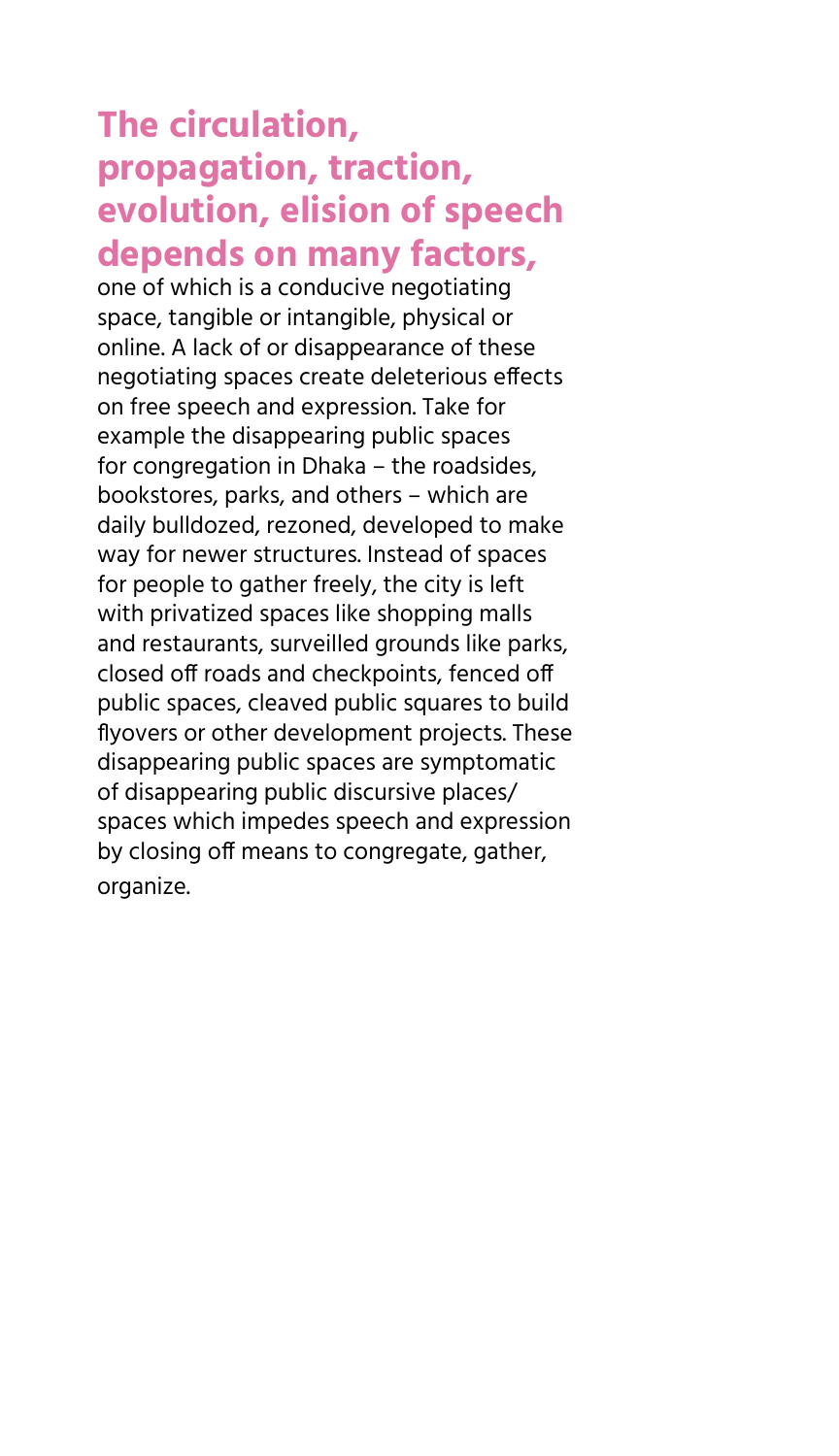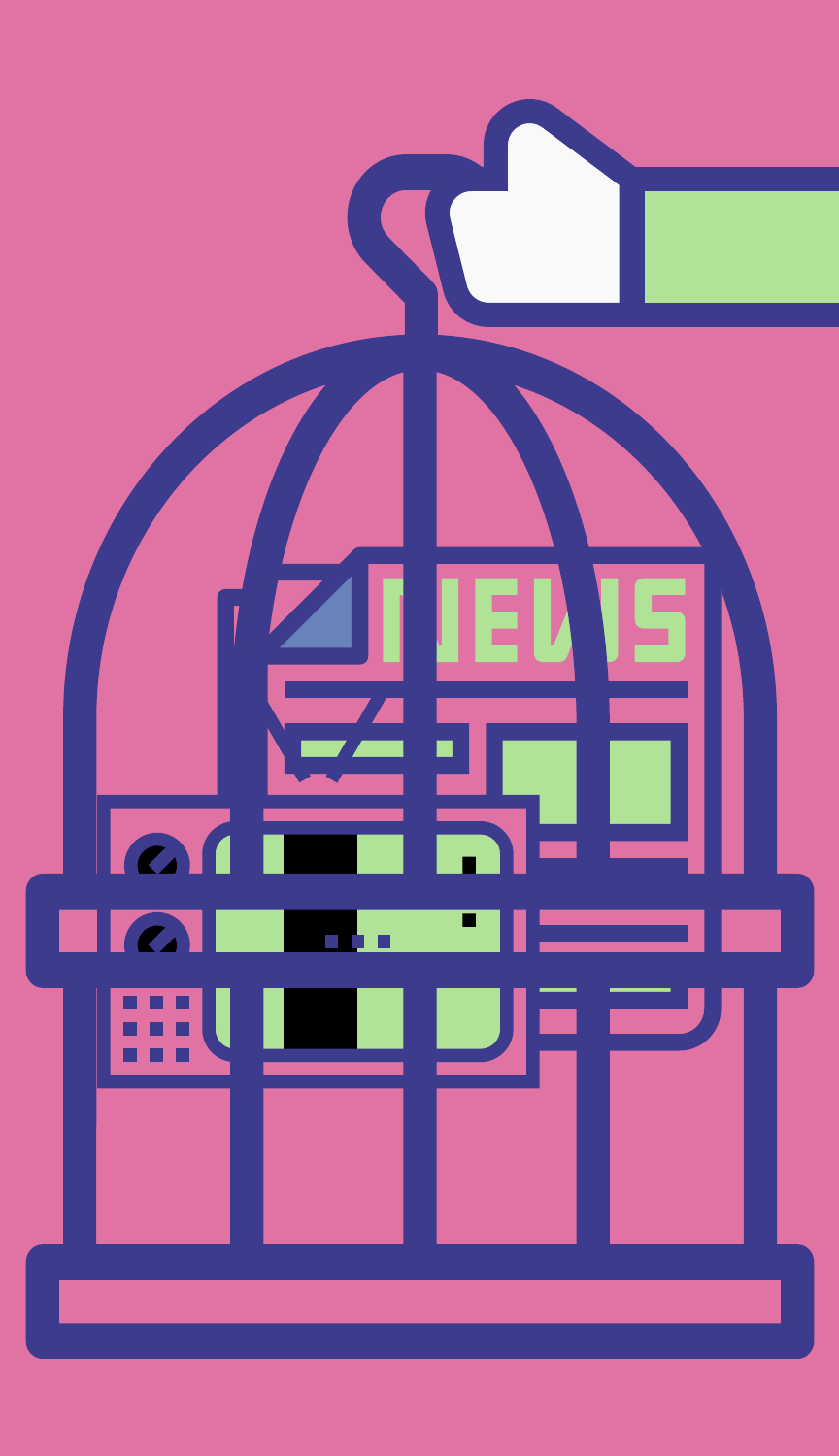### **Reflections**

**"If taking part in a feminist rally and promoting or speaking at an anti-feminist gathering are both freedom of expression, then there are already inconsistencies.**

**Which opinions hold value, who gets to exercise the rights of free speech, how and under what conditions are those expressions are propagated depend on different alignments of power and privilege in society.** 

**So, we can see freedom of expression is already or always conditional."**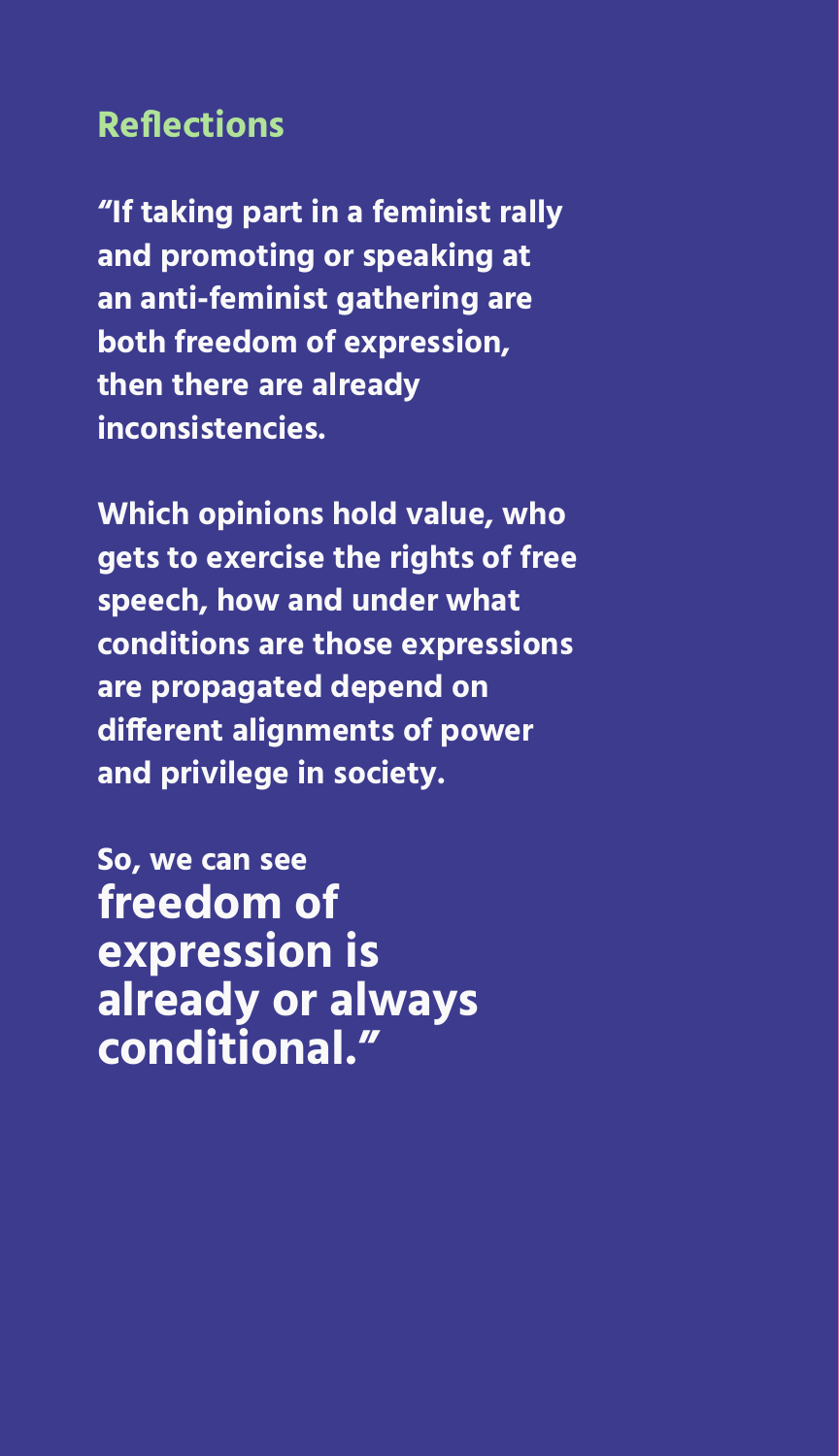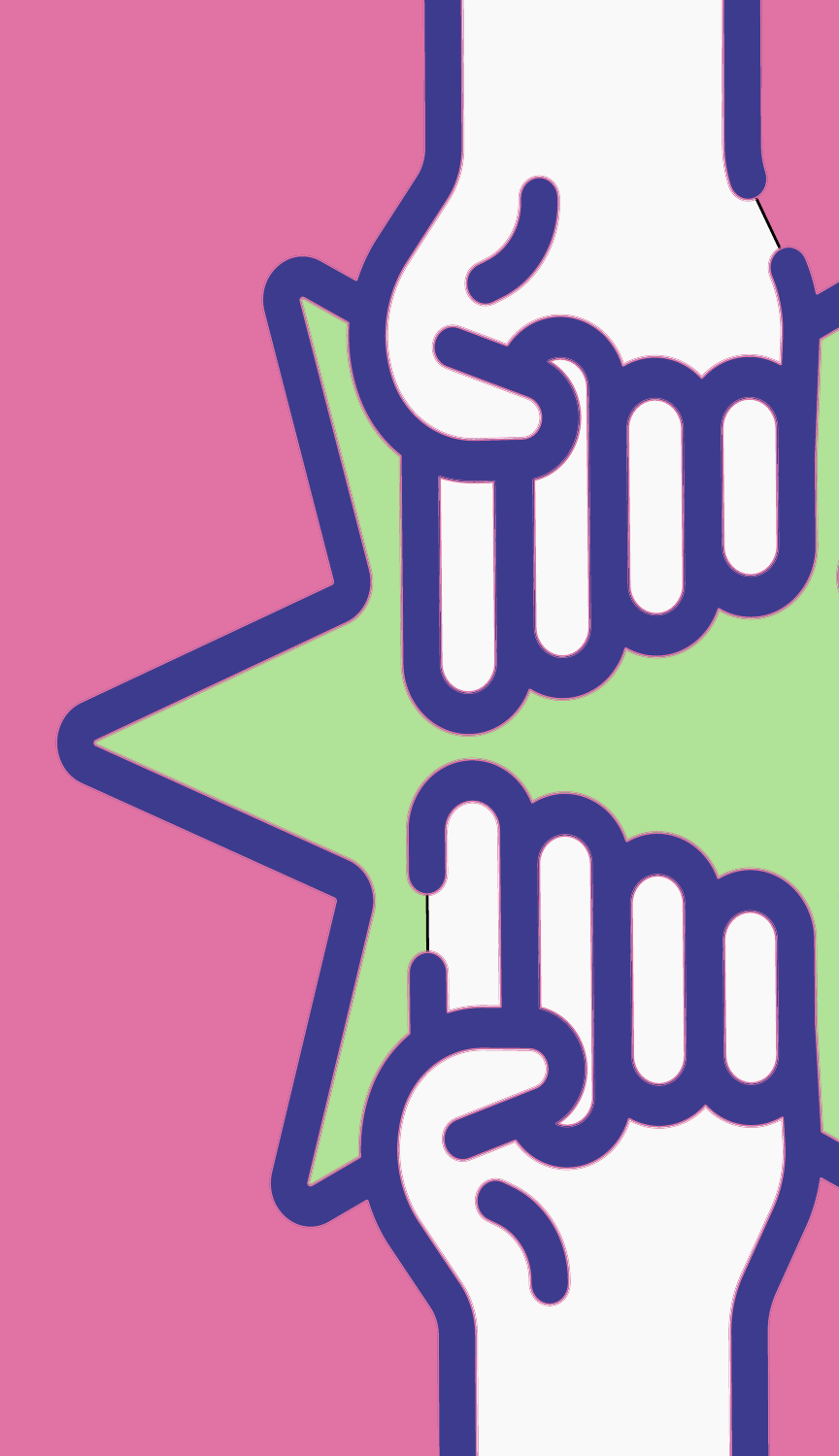# **Abuse of power**

# **Hate speech stems from abuse of power.**

The deployment, distribution, impact, and implication of that power is manifold and multifaceted.

To tackle hate speech is to understand the role and abuses of power and to put a break on hate speech is to confront those abuses.

It is not a coincidence, for example, that in case of criticisms of the government, there is usually swift action or posts are removed from social media. On the other hand, abuse of minorities and hate speech against them, like indigenous or queer people, of women, are so common and normalized, there is hardly any let up barring a few well-publicized ones. Powerful institutions can weaponize 'hate speech' for their survival or exertion of control but that does little to reduce hate speech.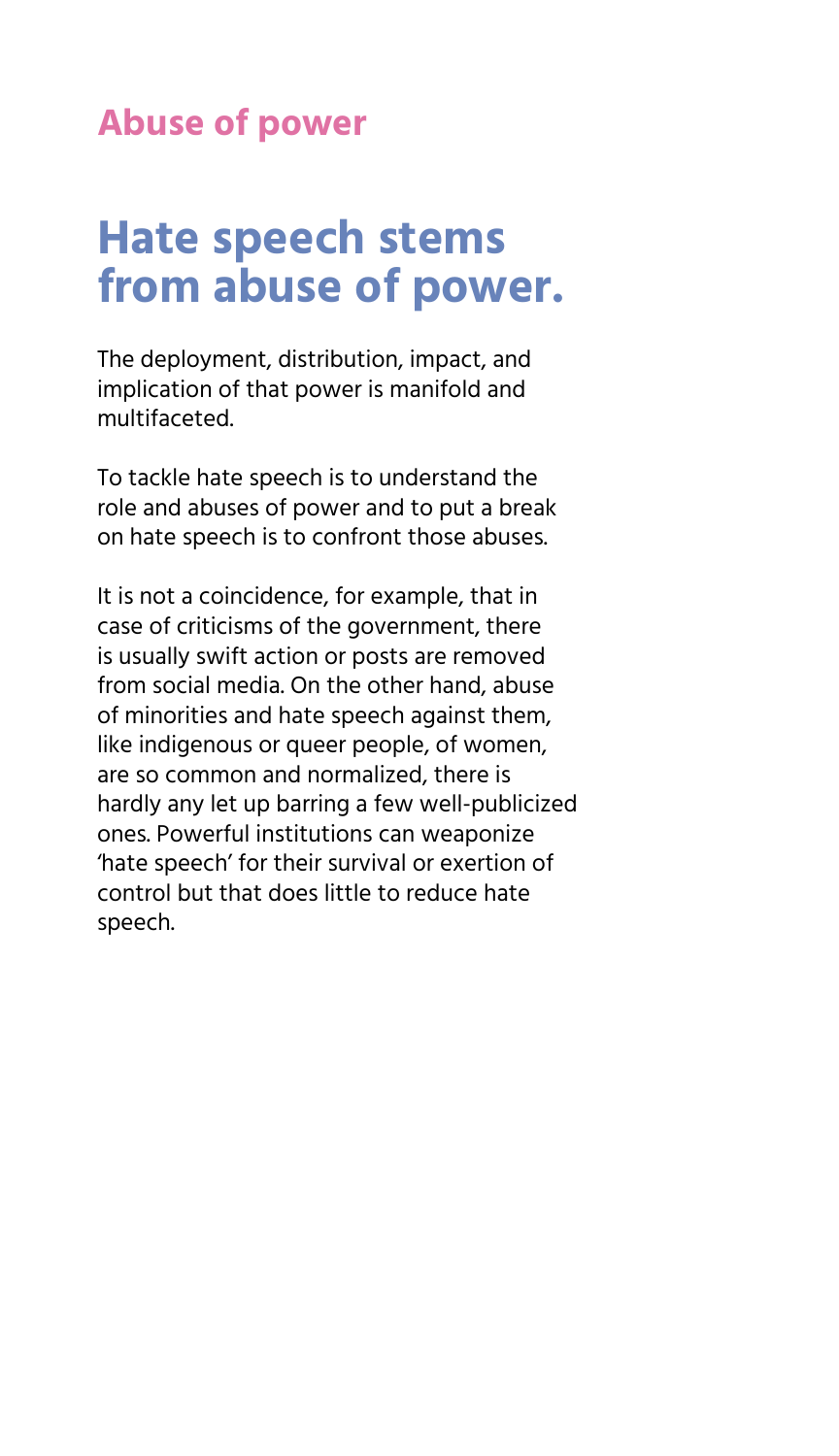The available legal instruments such as laws on defamation and blasphemy and the Digital Security Act have had effects incompatible with public interest.

Unabated circulation of harmful, abusive posts on social media, organized trolling and mob attacks against minorities and the marginalized means it is them who must be vigilant, take precautions, remain cautious about safety when those responsible for such attacks and vitriol – often from the comforts of a dominant position – do so without consequences. The equation is lopsided and that is abuse of power.

The problems of social media as recent or different as they maybe are also a reflection of what is socially and politically condoned as a whole. And what social media platforms also promote with their prioritization of incendiary posts.

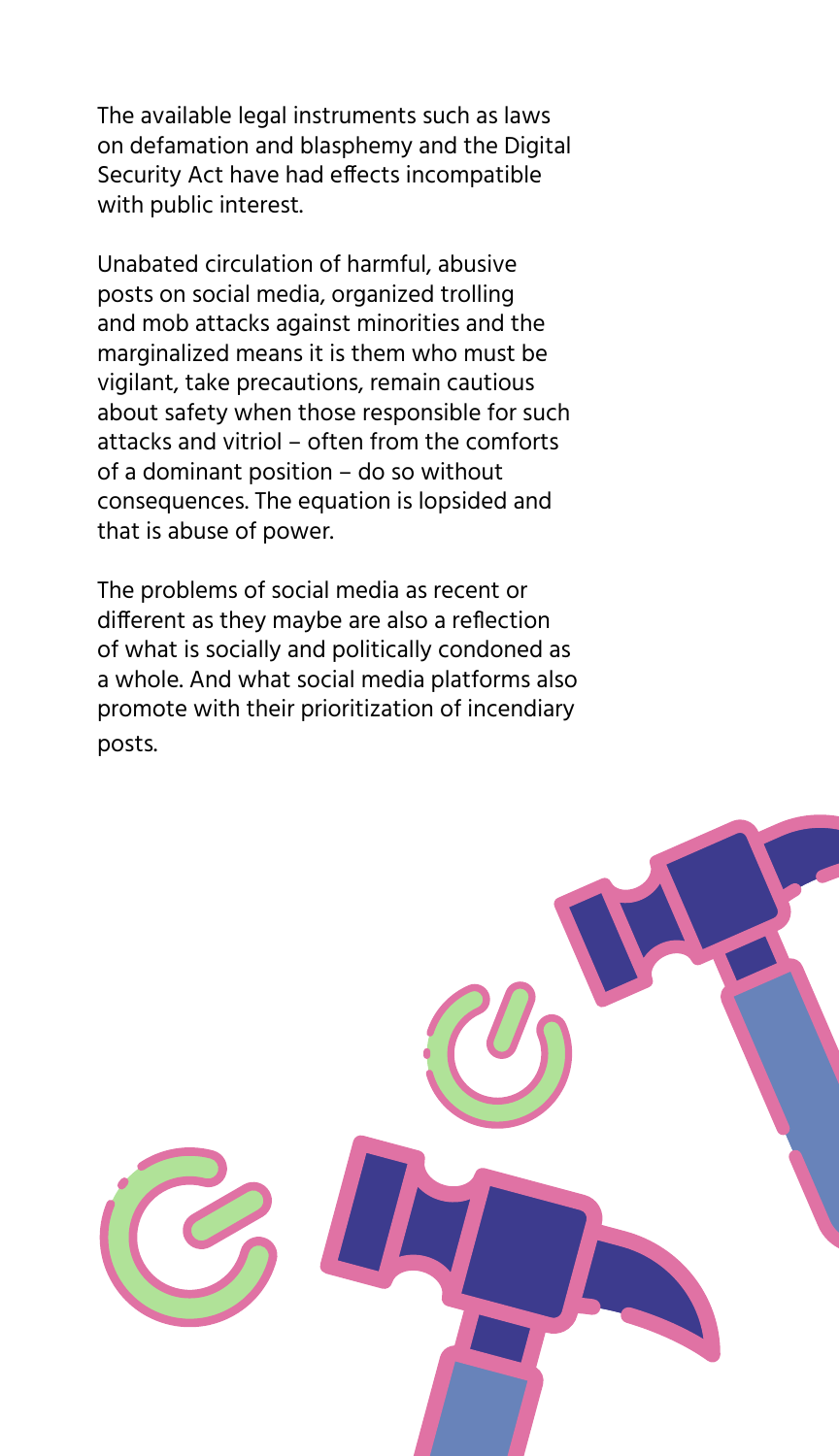### **Experience**

**"A faculty at our university scheduled a makeup class on one of our religious holidays (I am from religious and ethnic minority background).** 

**I was upset and expressed my displeasure on Facebook. Soon there was a deluge of comments and threats against me on the platform.** 

**The focus became my apparent anger and angry post and not the lack of sensitivity of the faculty. The abuse I had to withstand was unremitting.** 

# **Very few people supported me**

**and since then I am just more careful of what I say."**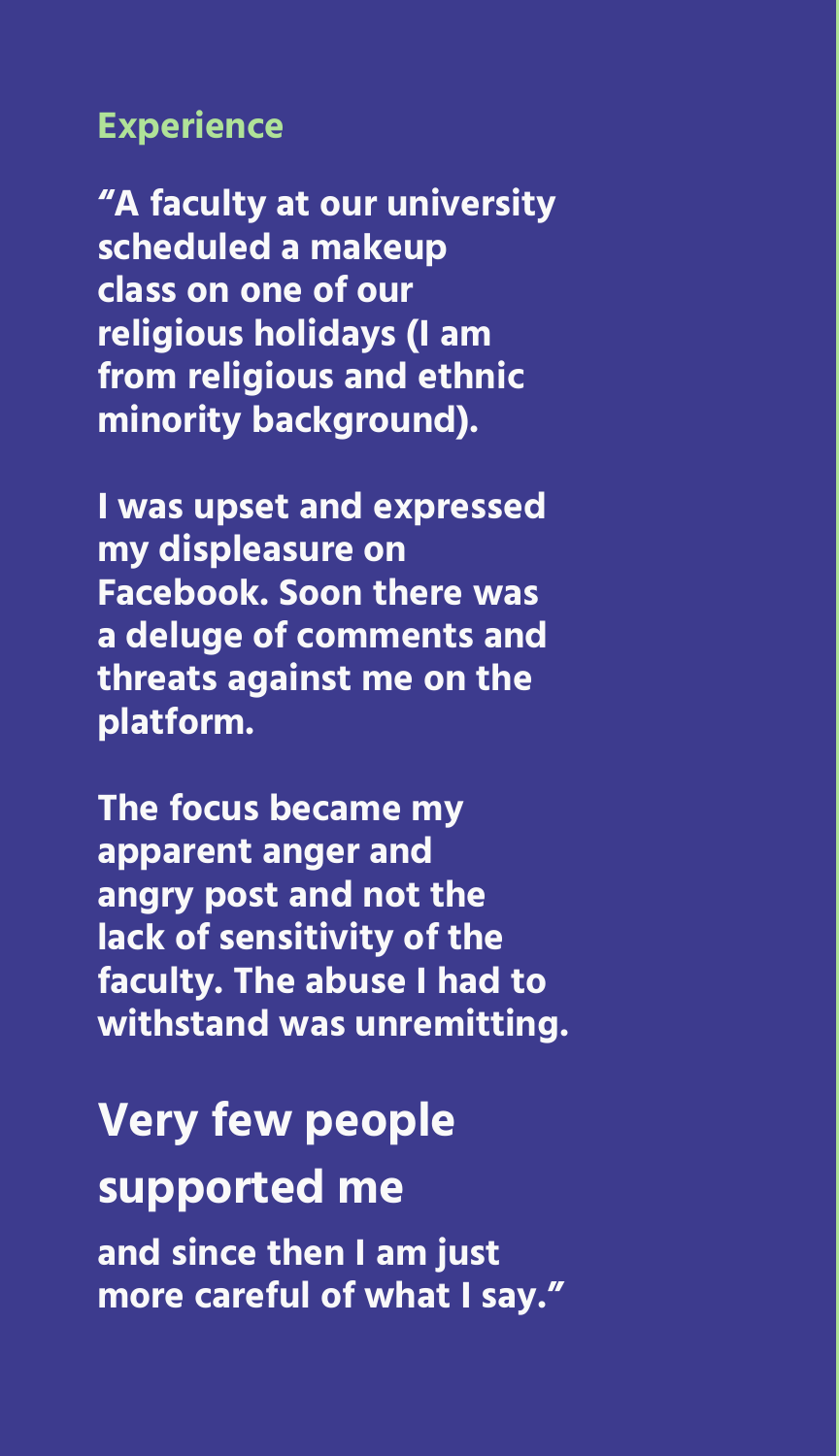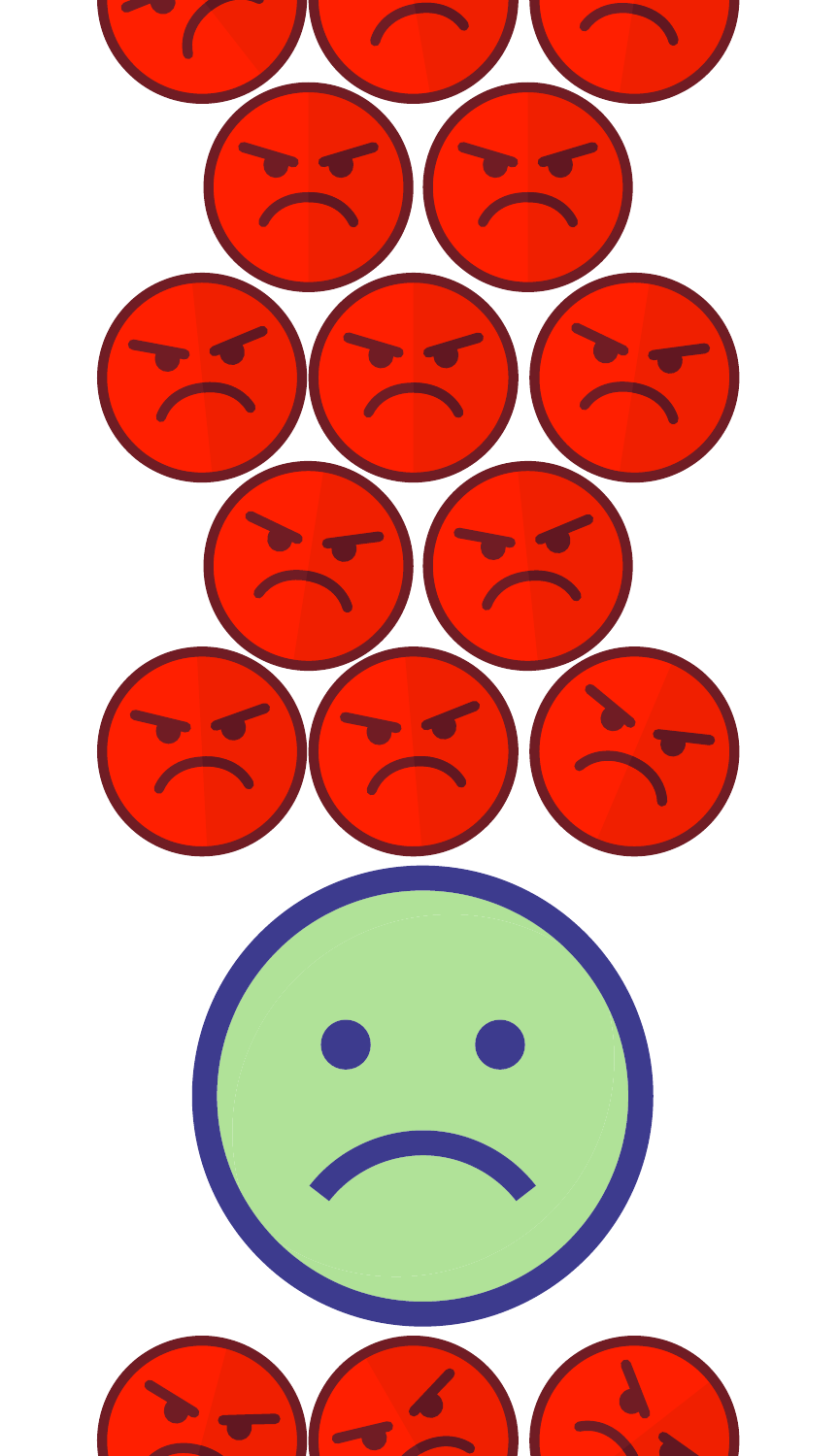#### **On censorship**

# **The prevailing instruments of censorship cause a climate of selfcensorship and fear.**

But the nature of self-censorship is hard to define or delineate when it becomes almost second-nature in a repressive climate.

On the other hand, self-censorship does little to halt hate speech, highlighting who and what kind of speech can operate without check.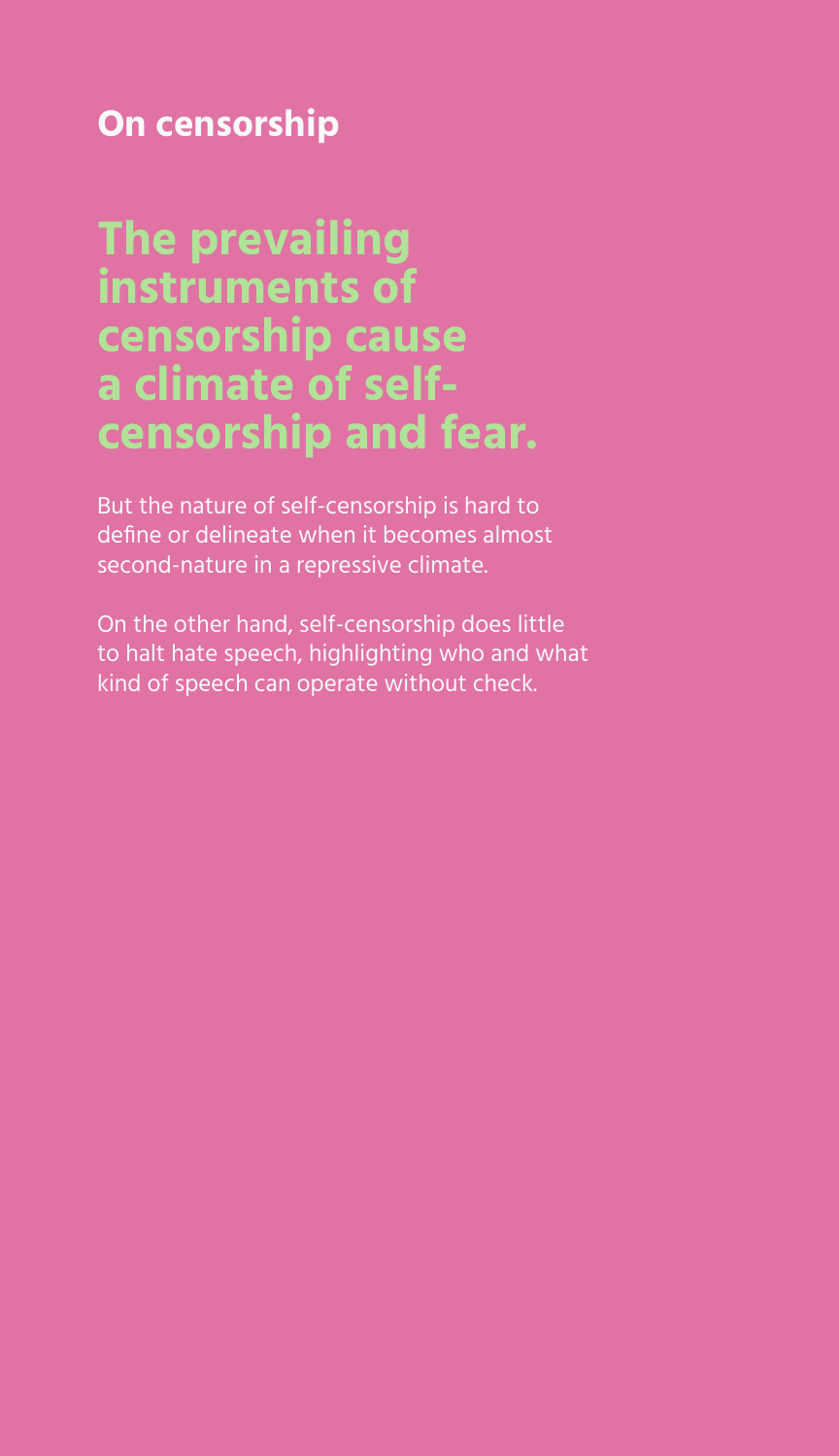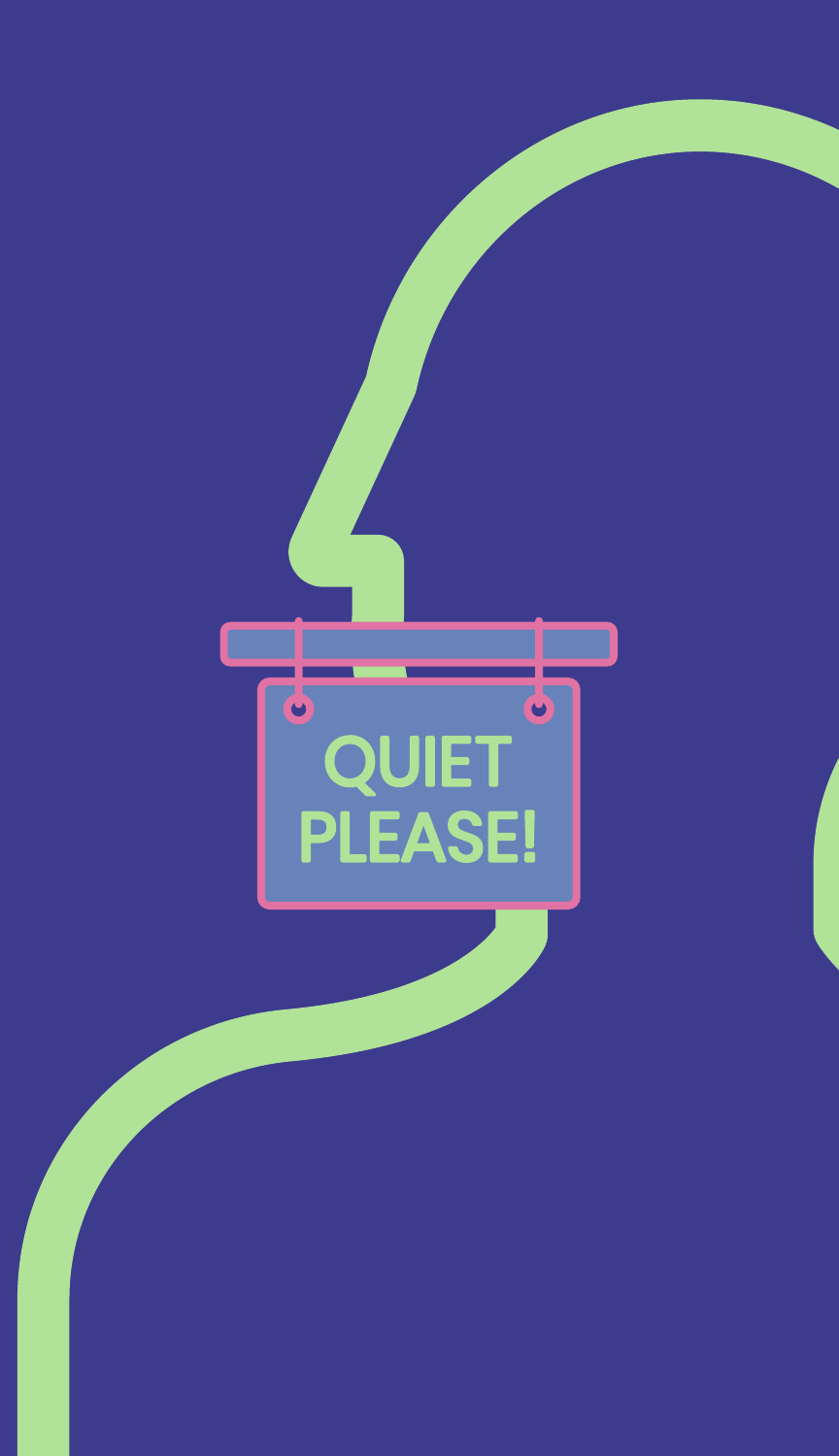# **Speech and responsibility**

# **How are speech, responsibility, censorship, repression arrayed and overlap?**

If speech has capacity, it can have consequence.

The tendency to see speech only as ineffectual (e.g., it's just speech) or forceful (e.g., a pen is mightier than the sword) muddles effective discernment of its function. At times, it can be both or either, but the function aligns with capacity and power without which it is hard to understand what speech does or doesn't do.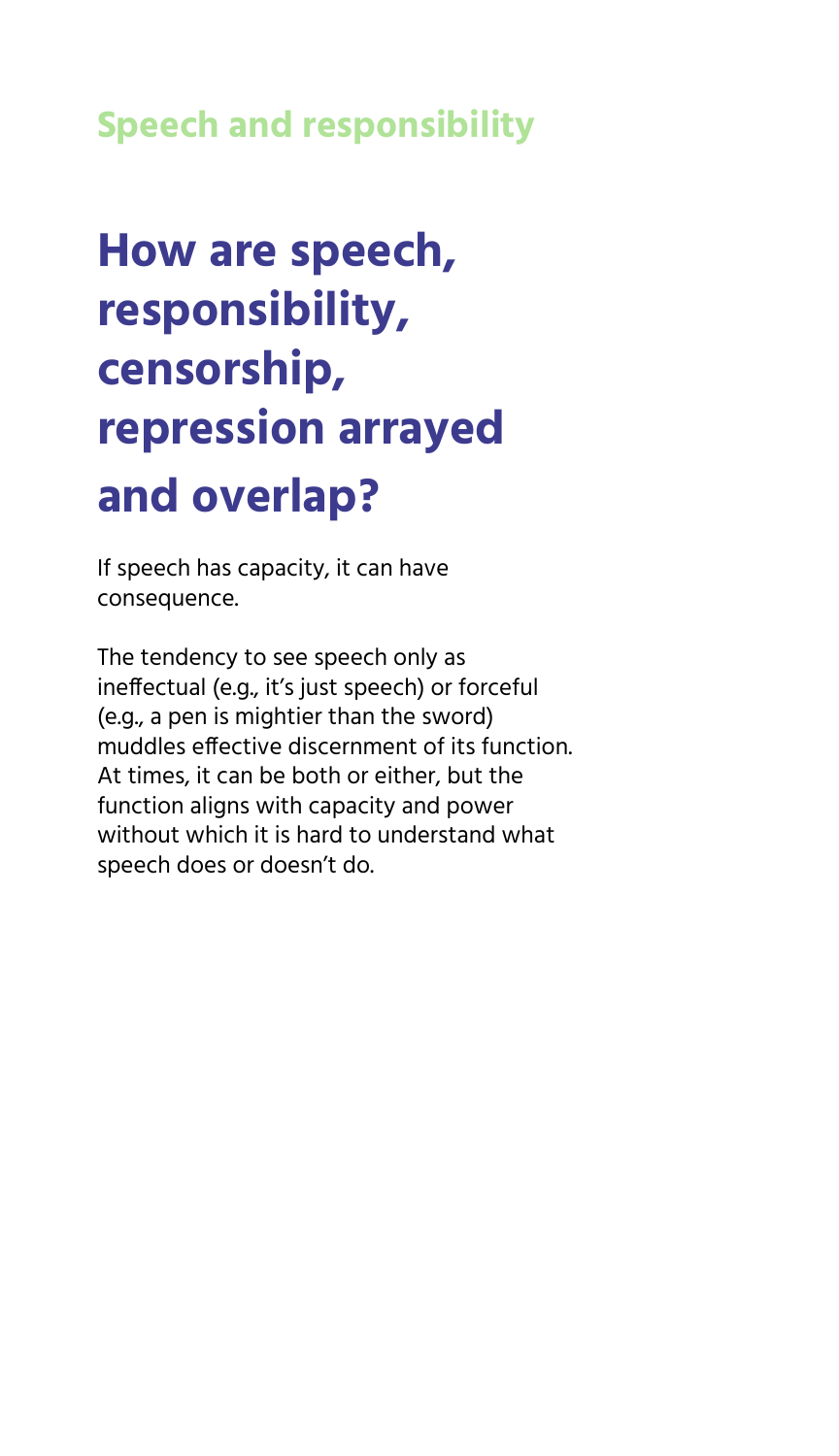# **"Who are the people?"**

A tendency to romanticize people as the masses elide the contrast and disparities in relative power and positionalities of different groups.

In matters of artistic expression, a repressive climate necessitates a push towards more freedom, but not without concurrent discussions on artistic responsibility.

"Artistic responsibility" is also subject to state capture.

Still, an artist's responsibility cannot be separated from the consideration of artistic output. Abjection, poverty, gratuitous violence, degrading and involuntary exposure of the marginalized, breaches of privacy, the ethics of news gathering which risks more surveillance – "normal" practices – merit more scrutiny.

If provocation is a special preserve enjoyed by artists, then it follows, there will be provoked reactions. If an artist desires to provoke with their work, should they be surprised by strong rejoinders, even a backlash to that work?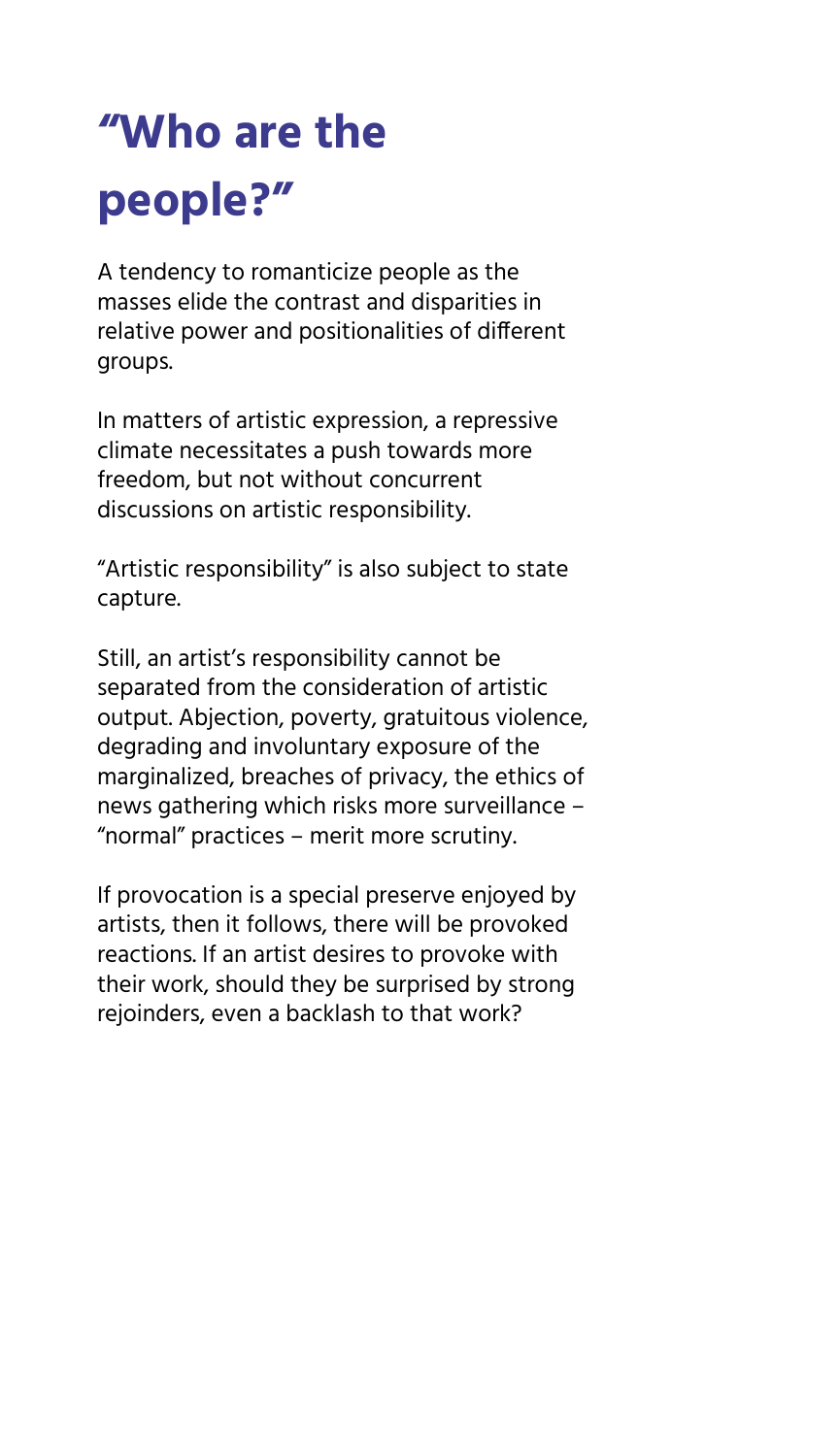# **Changing course**

# **There is no magic bullet to solve the problem of hate**

# **speech.**

A change or rethinking or redefinition of our existing ideas about nationalism, identity, gender, religion, state, law, and more are needed. Counter narratives and counter spaces are crucial.

As is the need to spread them through grassroots, intimate organizing.

We need large scale revisions to our educational system. The ways and processes through which we are socialized through different media and modes of education – from family to cultural institutions to the media – must undergo reexamination.

We are aware that certain speech spreads faster than others and we need to imagine and create new pressure points to tackle them.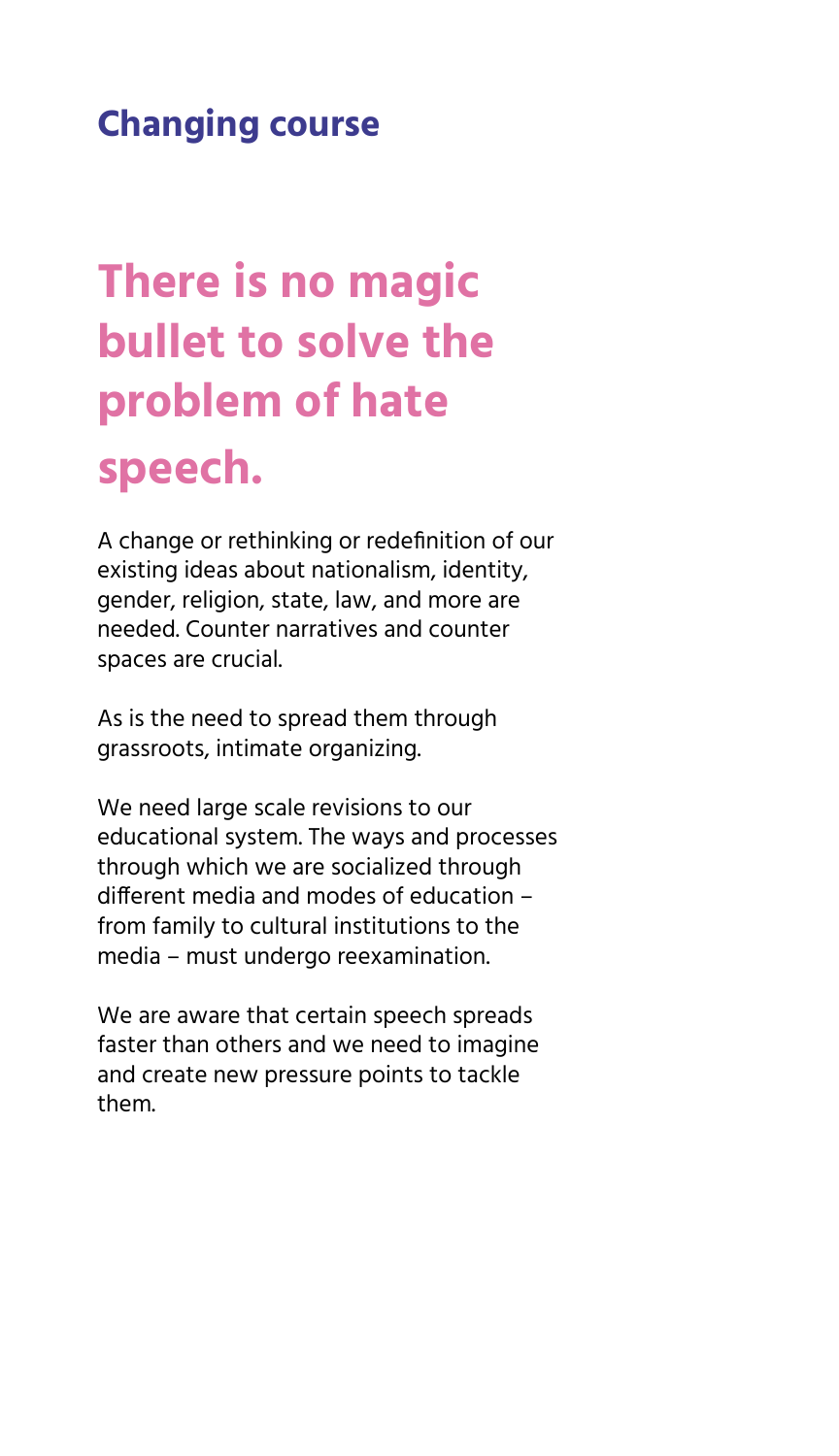**A different kind of social contract outside of the existing one which primarily depends on coercion and fear is essential. Reclaiming public spaces, negotiating an idea of commons not reliant on repression and violence, new platforms that are not so profit oriented, a reordering of public and private spaces are key to that social contract.** 

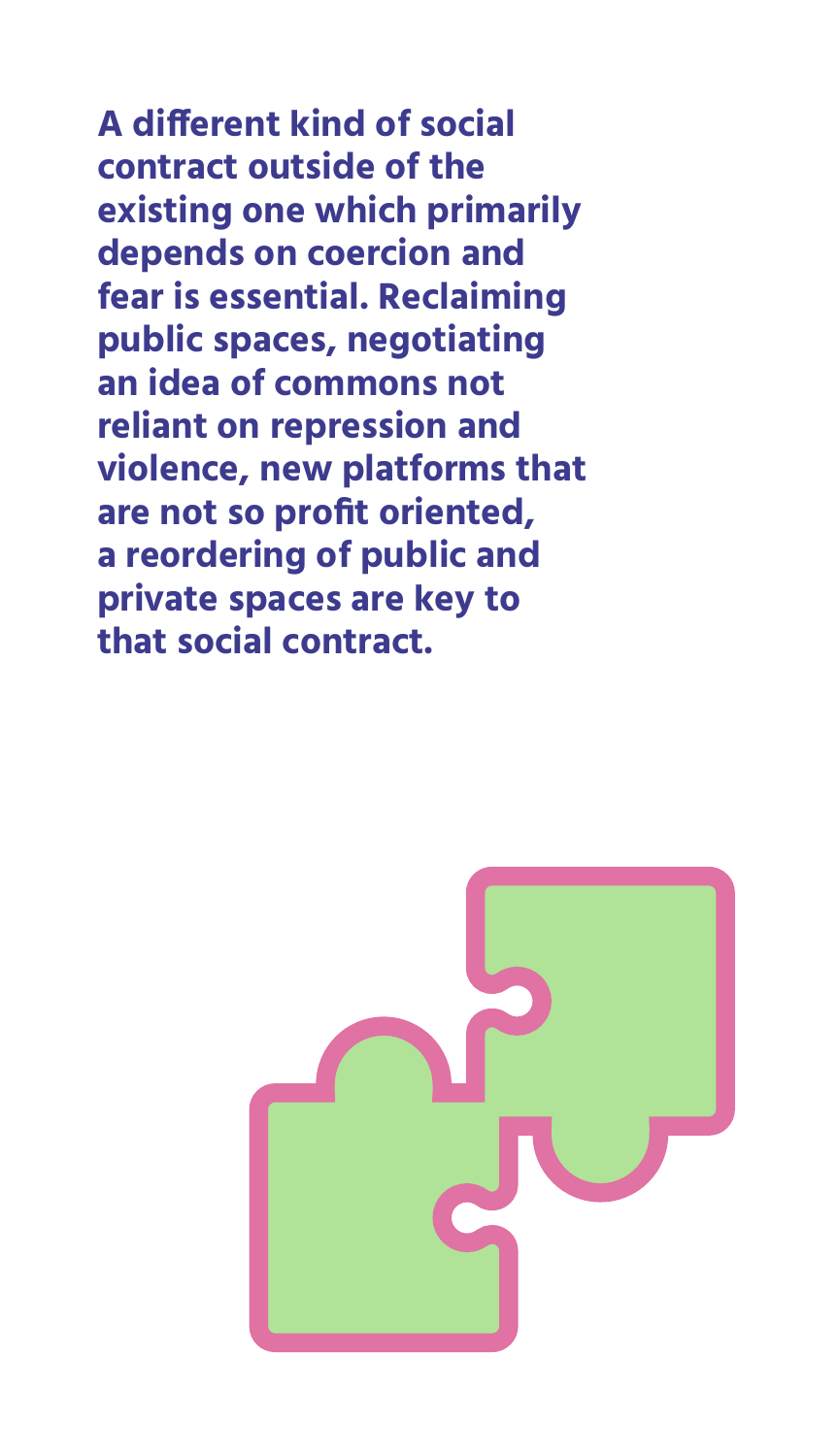# **Reflections**

"When often we don't even have rights to our own land, freedom of expression can feel down the line of priorities."

"There's no proper documentation of the kinds of development-related violence indigenous communities in the hill tracts face – from Ramu, bagda shrimp farming, to Sajek – and because of that we can't discuss these issues openly or properly. The obstacles to freedom of speech and expression run deep."

"We can easily observe the disparities in economic freedom, freedom of speech, freedom of religion between Bengali settlers and indigenous people. These disparities are also present within and across indigenous communities because of the divisions and competitions our institutions create."

"There is a lack of medium to represent and reflect the interests of the subaltern"

"We need to be specific about the kinds of conditions each of us, our communities face. For example, the problems and situations of plainland indigenous communities can be different from the hill tracts."

"There are similarities too, for example, land and economic disparities affect all indigenous communities. The other issue is language. There's a crisis from not being able to use your own languages as easily. Many of us forget our mother tongues in pursuit of learning and perfecting Bangla; others can't express themselves to the fullest because they lack proficiency in Bangla and command over Bangla also creates hierarchies of privilege.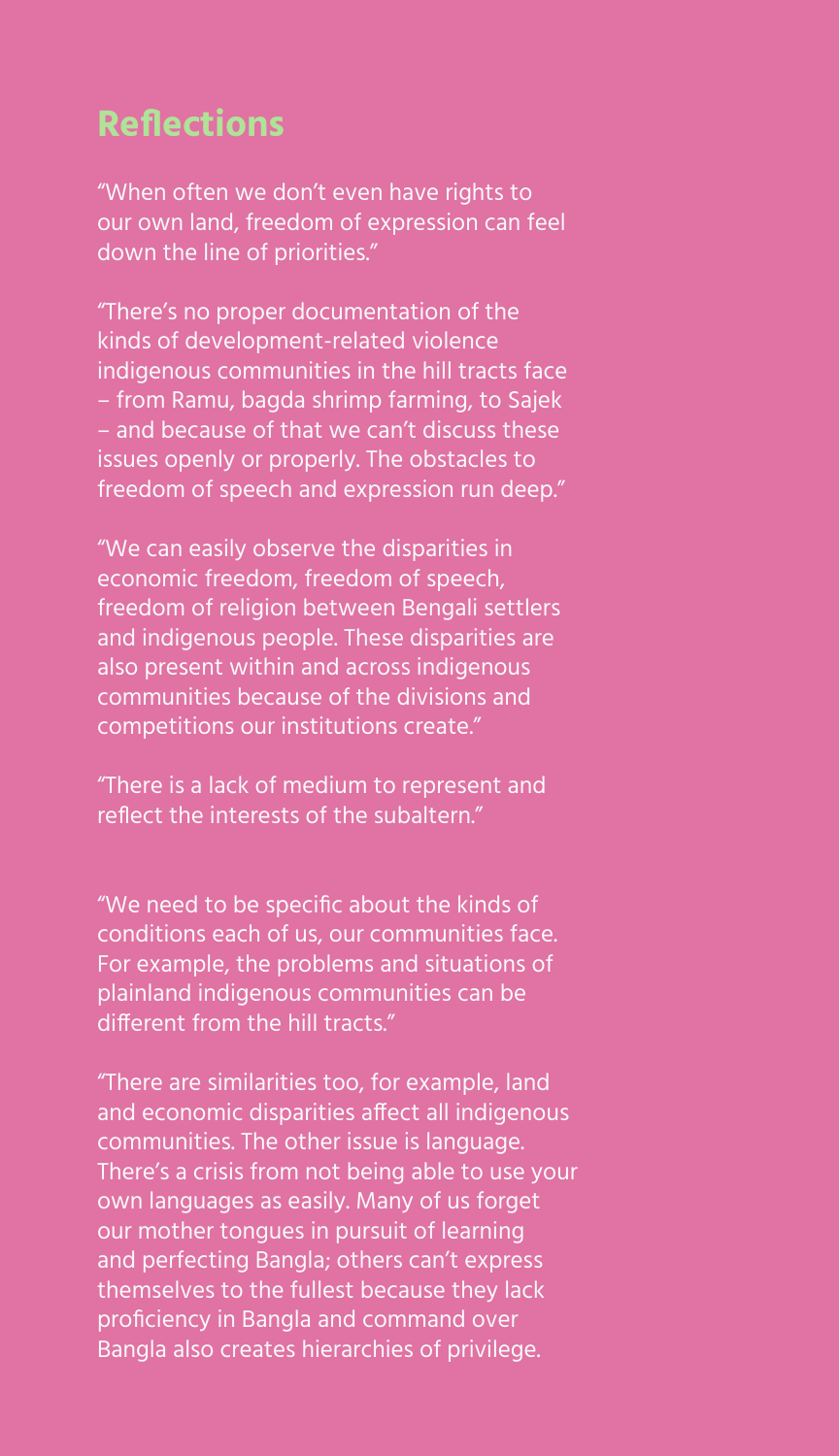Many of us don't feel comfortable speaking or expressing ourselves in our respective languages because of fear of bullying, mocking, teasing."

"Promoting multiculturalism within the state framework is beset with problems too because that inevitably creates other sets of stereotypes. With such top-down, state directed framing, certain social, cultural, religious symbols, rituals, traditions are deployed in a way which produces newer boundaries – these delineations are also impositions – on national or ethnic or religious belonging."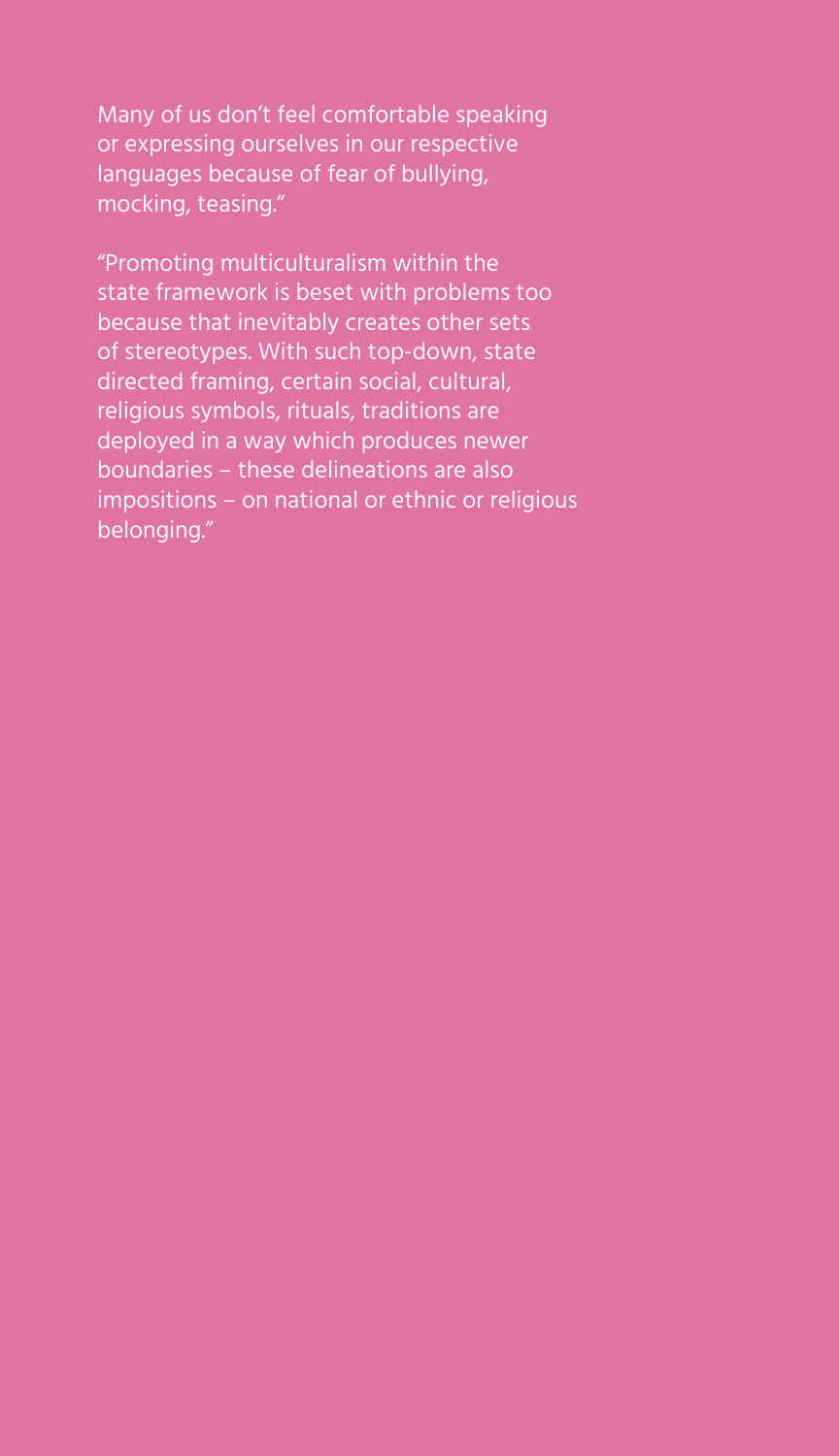### **Experience**

**"I was the moderator of a student discussion forum on Facebook. The forum was open to all our university students, but we had moderation guidelines, and everyone was expected to follow them. From the beginning, these terms of engagement included - no personal attacks, diversity of opinions, content that had to be respectful. But in reality, these terms are often difficult to enforce. Soon we were accused of bias and having a progressive leaning and 'censoring' opposing views. Some members left or stopped posting, some of them wanted to start their own forum to express themselves."**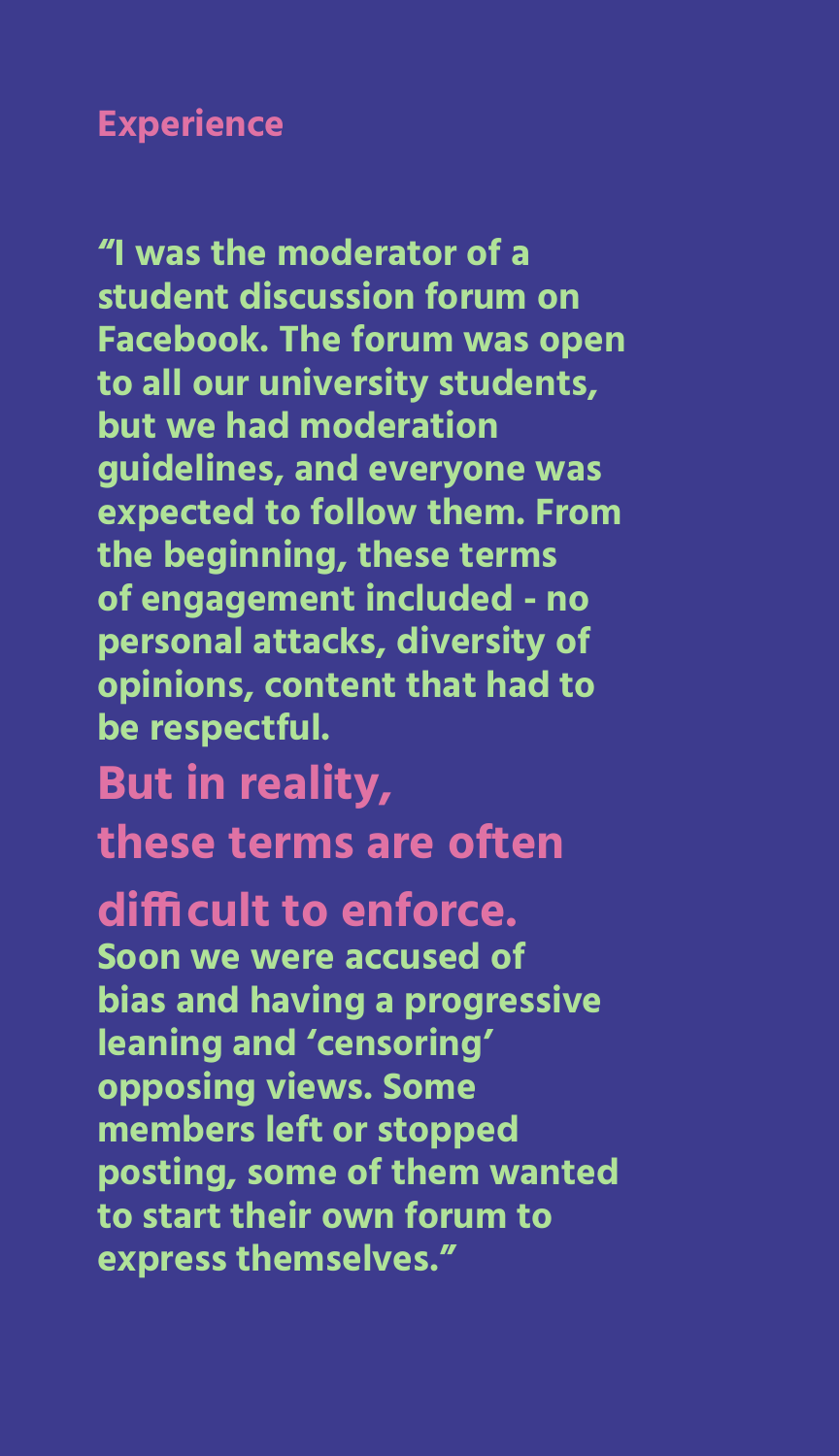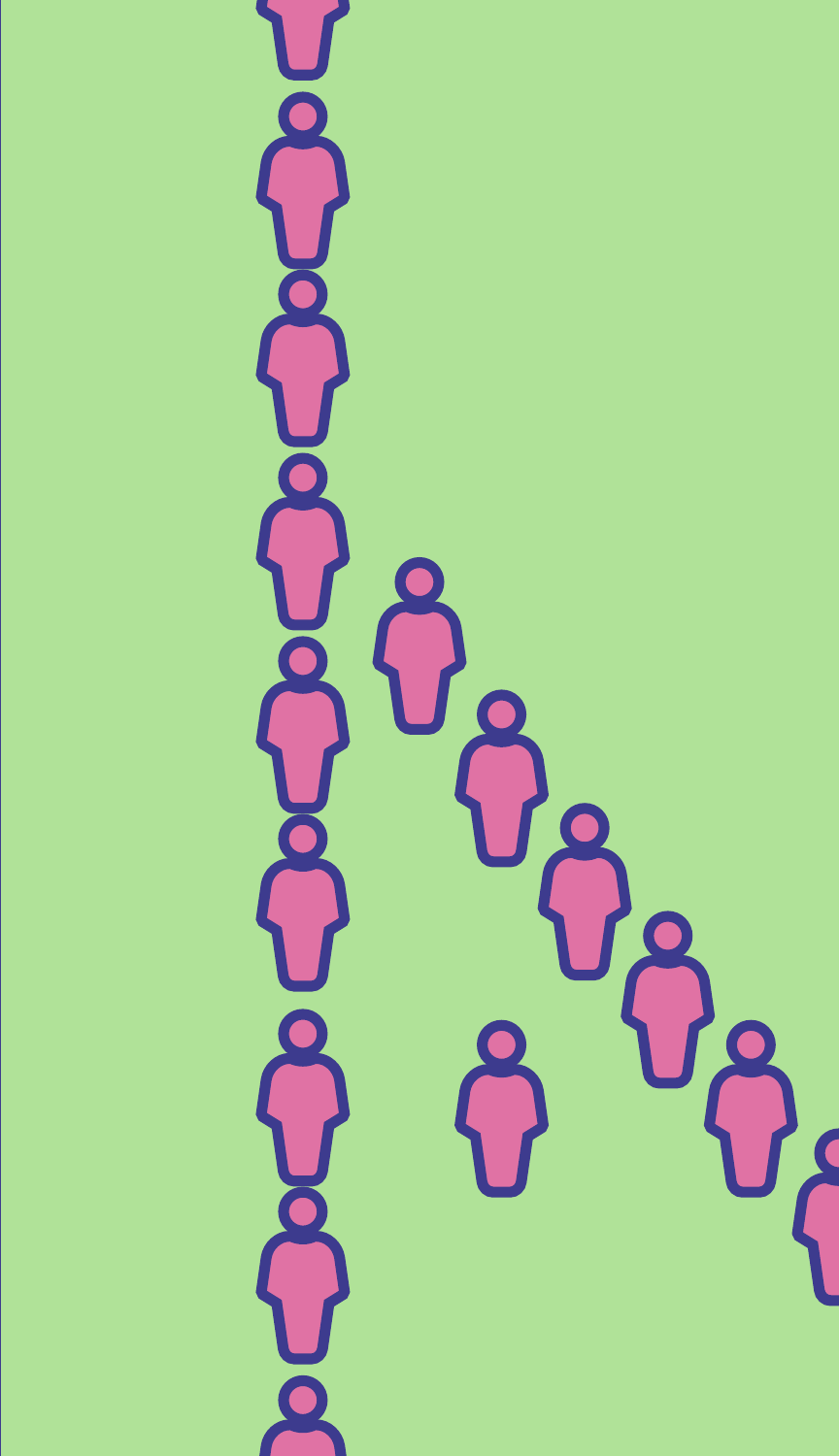# **Participants**

**(In first name alphabetical order)**

Afsana Hasan Shejuty Ashfika Rahman ATM Ragib Raihan Babu Chakma Binoyi Chakma Bivuti Bhuson Dipti Datta Durdana farid Jordan Aswad Khandaker Toor Azad Khoirom Kameshwar (Rudhir) Lamea Tanjin Tanha Md. Ariful Hasan Murshed Jahangir Mustafa Zaman Niser Hossain Nisharggo Niloy Prashanto Marak Prodip Mardi Shishir Bhattacharjee Subinoy Mustofi Eron Suve Sadique Shandhi Tahia Farhin Haque Tanvir Akanda Wakilur Rahman Yasmin Jahan Nupur

+ 4 anonymous participants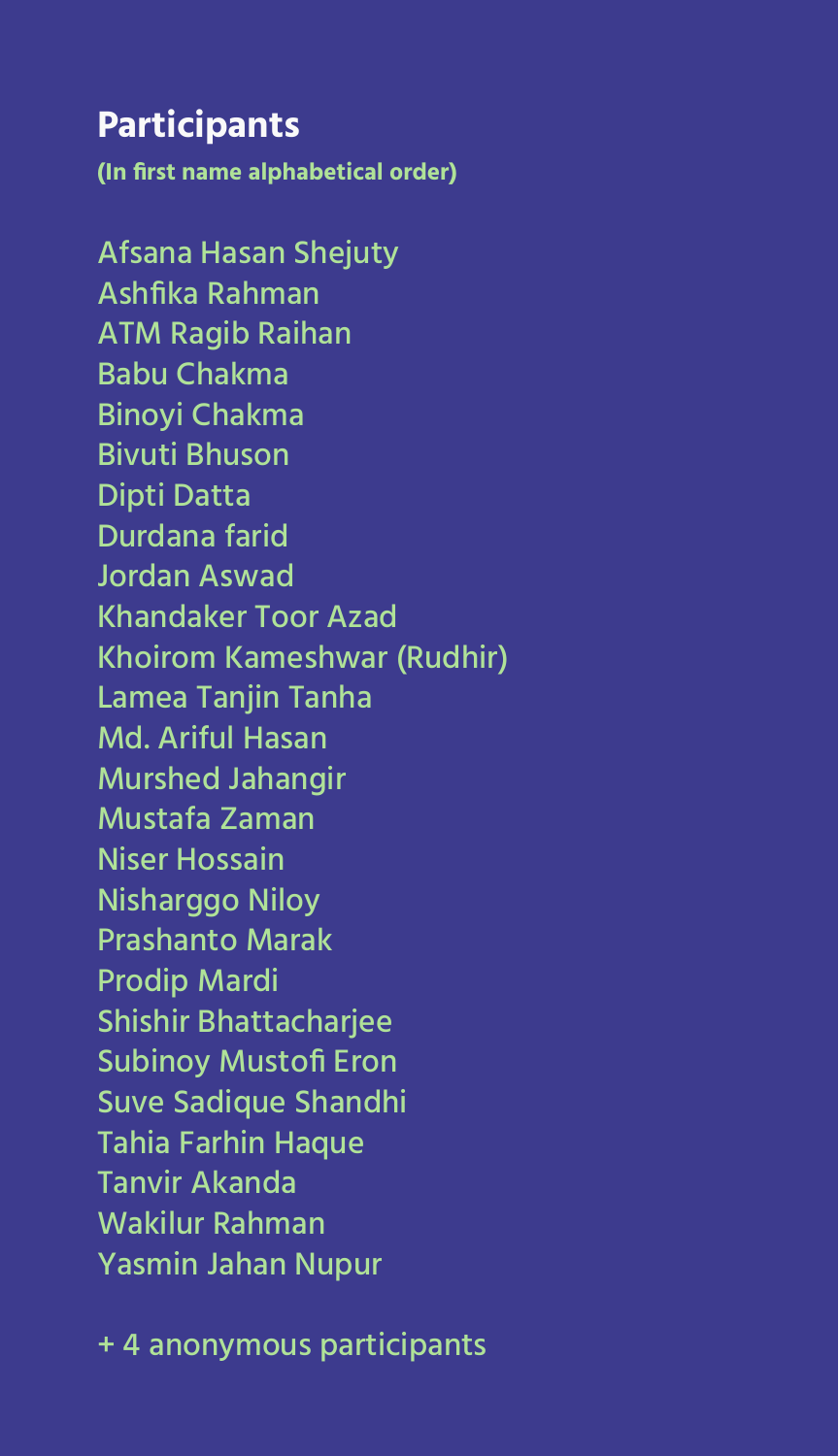#### **Team**

**Lead:** Parsa Sanjana Sajid

# **With assistance from:**

Dalia Chakma Efat Razowana Reya Jakaria Hossain Oliur Sun

**Audio-visual documentation at Kala Kendra session:** Forhaduddin Masum

**Design:** instagram.com/olokkhiart

# **Special thanks to:**

Kala Kendra Pathshala South Asia Media Institute